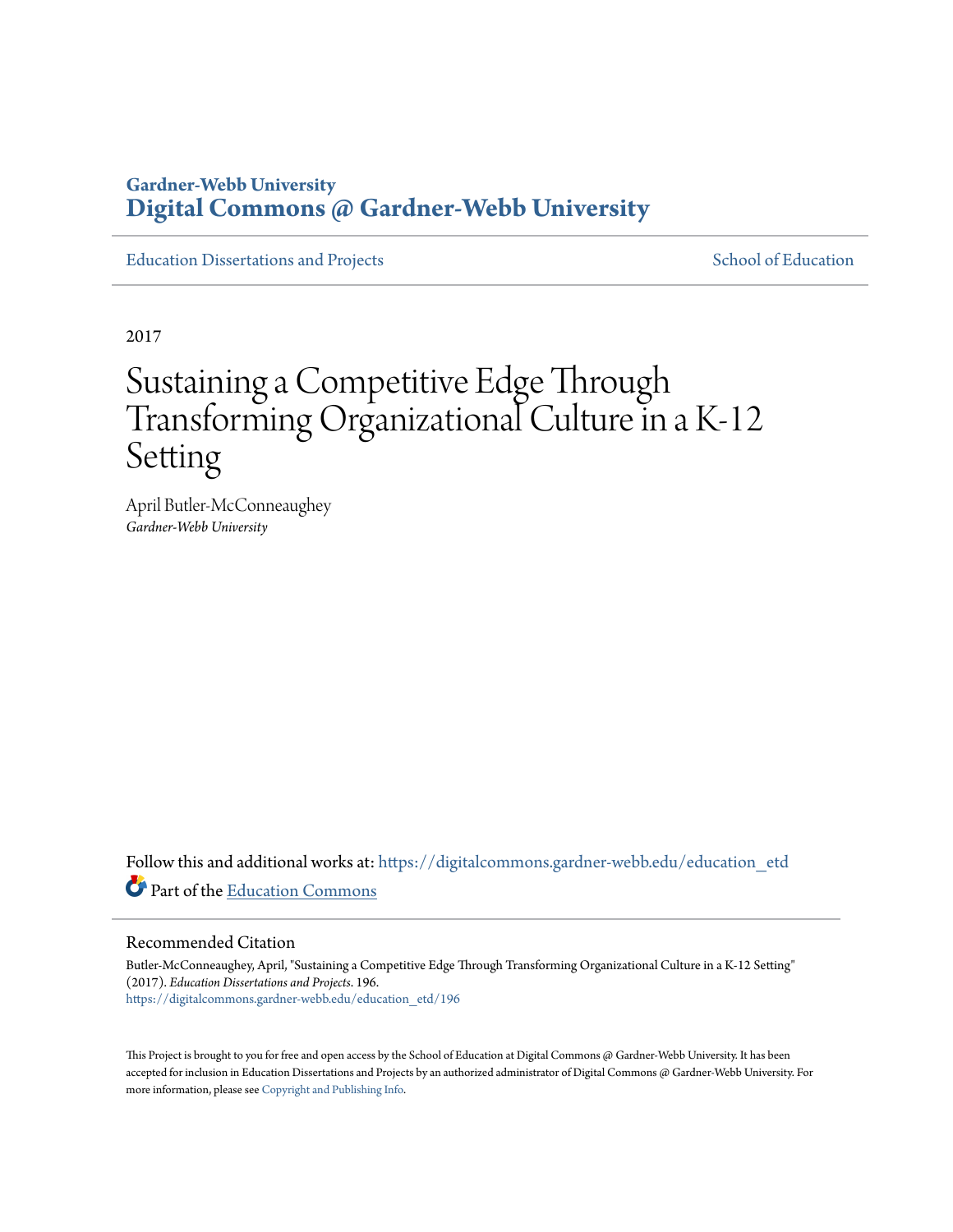## **Consultancy Project Executive Summary**

| Organization:             | <b>Gardner-Webb University School of Education</b>                                                |
|---------------------------|---------------------------------------------------------------------------------------------------|
| <b>Project Title:</b>     | Sustaining a Competitive Edge Through<br>Transforming Organizational Culture in a K-12<br>Setting |
| Candidate:                | April Butler-McConneaughey                                                                        |
| <b>Consultancy Coach:</b> | Dr. John Balls                                                                                    |
| Defense Date:             | July 3, 2017                                                                                      |
| Authorized by:            | Mrs. Cheryl Riley - Principal                                                                     |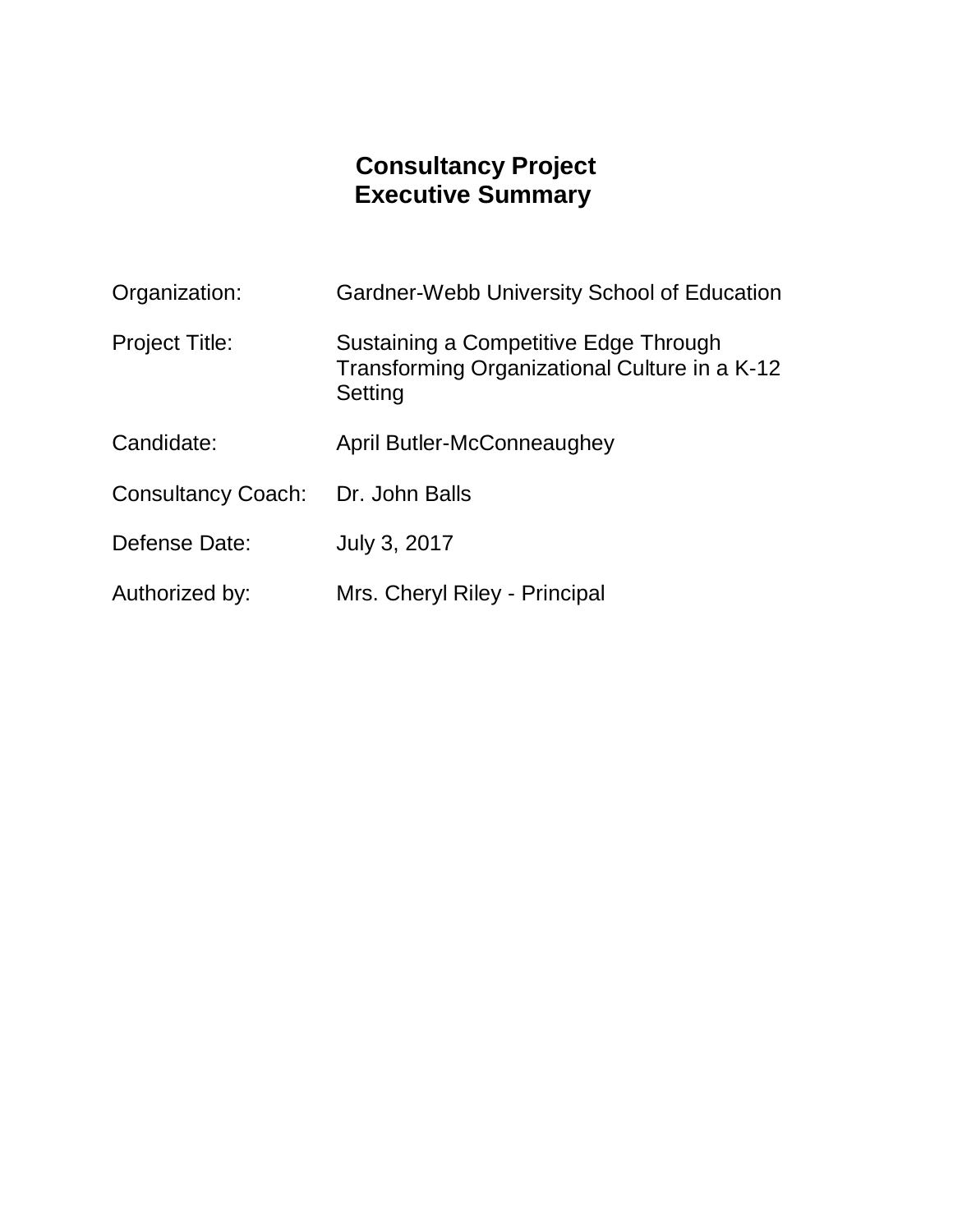## **Acknowledgments**

It would not have been possible for me to complete the Doctorate of Education in Organizational Leadership Program or my Consultancy Project without the continued development of my relationship with God. During this time reading and studying of God's Word, and prayer have remained an integral part of my life. I am thankful for the encouragement, support, and assistance that so many people have provided to me. While it would be impossible for me to acknowledge everyone, there are a few people I must acknowledge.

First, I would like to thank my Lord and Savior Jesus Christ for giving me the wisdom and knowledge that I needed every step of the way to complete the DEOL Program.

I would like to thank my Consultancy Project Chair, Dr. John Balls, for his unwavering support and belief in my skills, talents, and abilities. I will always remember his passion for excellence and the compassion that he extended to all of his students while we were evolving. I would also like to thank Dr. Jeffrey Hamilton for his expertise and commitment to excellence. I would also like to thank Dr. Steven Bingham for providing me with stellar academic experiences and for teaching me that "misery is optional." I would like to thank Mrs. Cheryl Riley for overseeing the launch and implementation of my Consultancy Project and for scheduling countless meetings so we could meet all of the timelines. I would like to thank each of my Committee Members for everything they did to make my completion of the DEOL Program and my Consultancy Project possible.

I would also like to thank Mrs. Becky Toney for her kindness and all the support that she provided to me throughout the program. Without her support, kindness, and willingness to help, I would not have been able to complete the program.

Dr.Shelley Tompkins was the impetus for helping me realize that in spite of setbacks, dreams do come true. I would like to thank Pastor and Mrs. Robyn (Marilyn) Gool for their stellar ministry. Being a member and serving at Victory Christian Center has taught me that I am "More Than a Conqueror" through Jesus. I would also like to thank them for the ongoing love and support that they have provided to me and my family for over 25 years.

I would also like to honor the memory of the late Pastor/Dr. Donald Brooks for being a mentor and for emulating Jesus through his words and actions. I would like to thank Dr. Zebria Coffey and Dr. Willis B. McLeod for taking me under their wings during a very difficult time in my life. You nurtured me back to wholeness spiritually and professionally. I am filled with unspeakable gratitude because of your actions.

To all my family members and friends, thank you for understanding and being so encouraging during my years of study. To my husband Gene, thank you for all your support and for putting some of our long-term weekend and daily plans on hold so I could stay focused. To my mother, Martha, for always setting the bar high and expecting me to rise to the occasion. You have always been there for me consistently for the great and the bad; never judging, only helping me find ways to move forward. To my children, Candace and David, for developing your faith and living your lives fully in spite of the tragic loss of your father (my late husband) during your formative years. To my sister Angela for her unwavering love.

To my Aunt Bettye for teaching me how to fly both literally and figuratively. To my besties for being so understanding when I could not travel or go on fun outings with you. You always kept me in the loop during the entire time that I was in school, even though you knew that I probably would not be able to join you in on the fun activities that you planned. To Minister Cheryl Hanes for always being a phone call or text away no matter what time of day or night it was. Uncle Lloyd, seeing you work on your Doctorate when I was a child did impact me. Rest in peace and know that your legacy continues.

I am grateful for this experience and I will use what I have learned for kingdom building.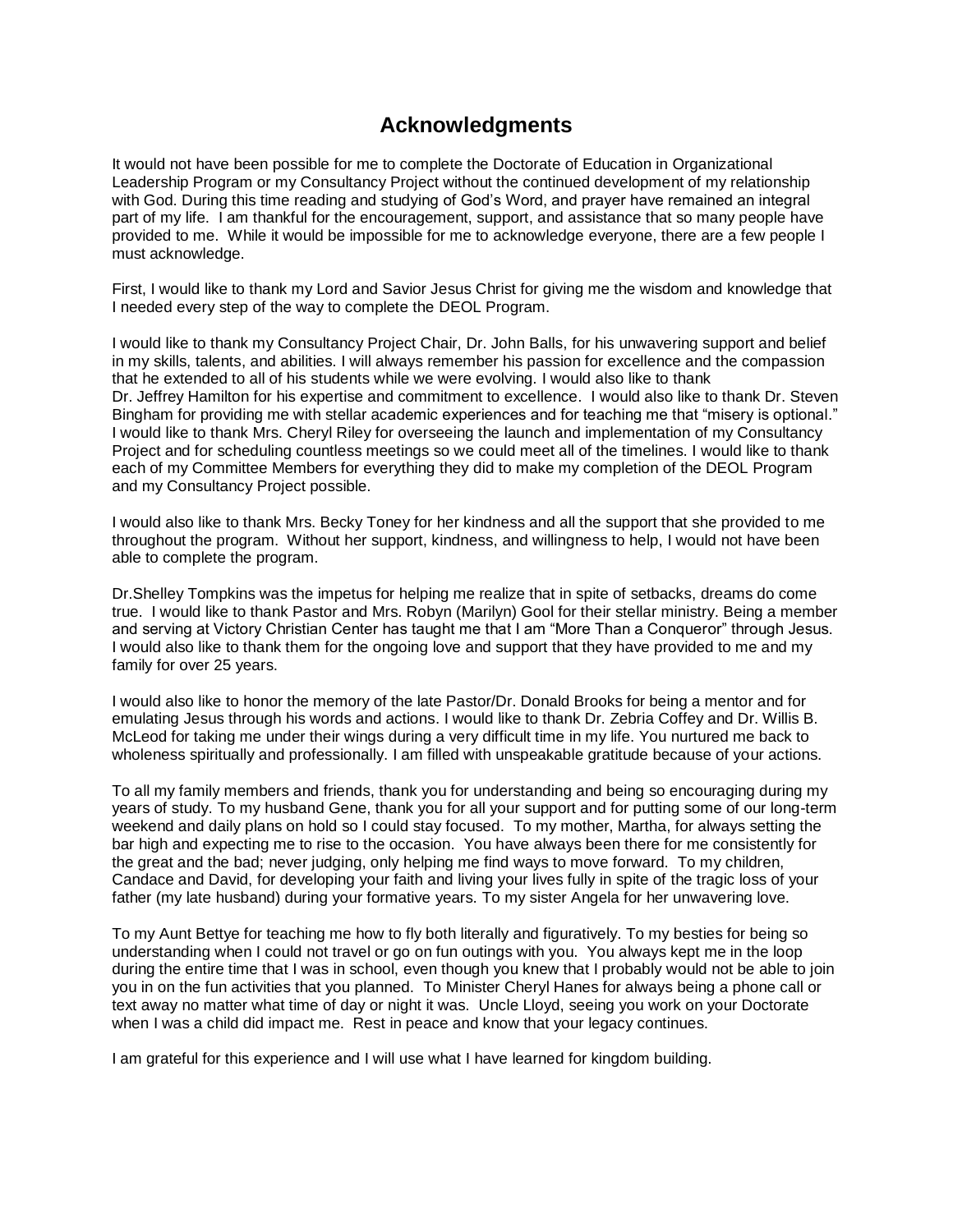### **Abstract**

Sustaining a Competitive Edge by Transforming Organizational Culture in a K-12 Setting. Butler-McConneaughey, April, 2017. Consultancy Project, Gardner-Webb University, Digital Commons/Transforming Organizational Culture

This project addressed how a program of curriculum development and professional support helped a K-12 tuition-based school transform its culture and create and sustain a competitive edge in a private school market.

Because of the implementation, monitoring, and evaluation of a new 21st Century Literacy/Language Arts Curriculum Support: Professional Development Program at the elementary level, this school has been able to create and maintain a high-performance culture and increase market share and student growth and proficiency.

One of the objectives of this project was to develop and implement systems and processes that would foster a collaborative culture and increase student growth and proficiency in the areas of reading and language arts. The targeted population for this project were students in Grades 3-5.

The Implementation Team included students, teachers, a curriculum program coordinator, administrators and a doctoral student who worked as a Consultant.

The responsibilities of the Implementation Team included the following tasks: to conduct Professional Development for the faculty and staff, collect and disaggregate data and to implement innovative research based practices. These tasks occurred before, during, and after the implementation of the Reading Wonders Program. There were also formative and summative assessments that were utilized to monitor progress during the implementation process.

As a result of data collection, monitoring, and reporting processes, the school was able to use the information that had been compiled to continue to develop systems and processes that were established.

This Consultancy Project helped to facilitate continuous improvement throughout the K-12 setting. The data was monitored frequently in an effort to make informed decisions about the renewal of the project. This helped to guide the delivery of instruction relative to developing strategies for increasing phonemic awareness, phonics, fluency, vocabulary development, and comprehension skills. Implementing any school reform initiative is difficult. Research indicates that school leaders who understand not only the reform but the school's culture have a greater opportunity of sustaining the reform.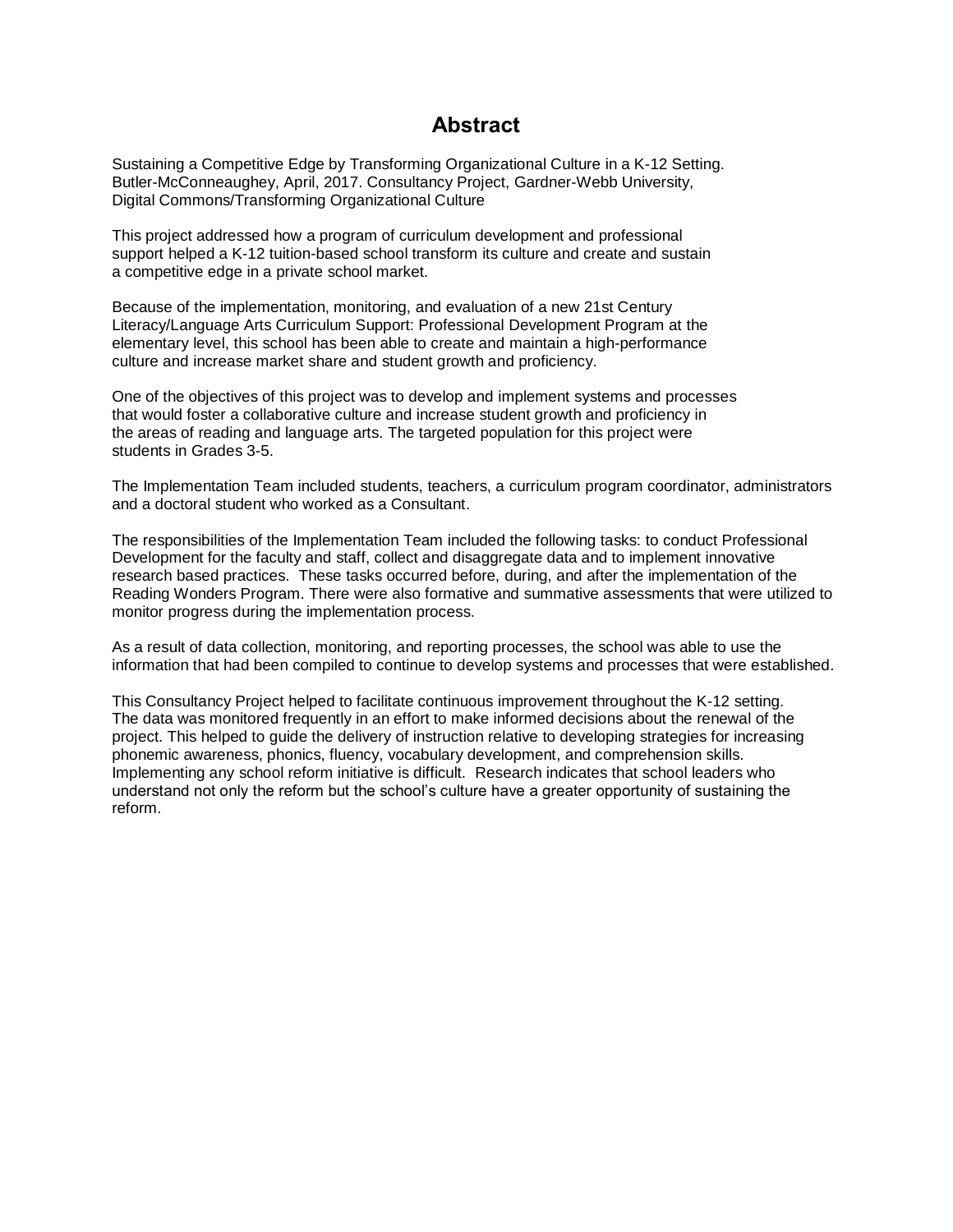## **Table of Contents**

|    | 1.1   |  |
|----|-------|--|
|    | 1.2   |  |
|    | 1.3   |  |
|    |       |  |
|    | 2.1.1 |  |
|    | 2.1.2 |  |
|    | 2.1.3 |  |
|    | 2.1.4 |  |
|    | 2.1.5 |  |
|    |       |  |
|    |       |  |
|    | 3.1   |  |
|    |       |  |
|    |       |  |
|    |       |  |
|    |       |  |
|    |       |  |
|    |       |  |
|    |       |  |
|    |       |  |
| 6  |       |  |
|    |       |  |
|    |       |  |
| 7  |       |  |
| 8  |       |  |
| 9  |       |  |
|    | 9.1   |  |
|    | 9.2   |  |
|    | 9.3   |  |
|    |       |  |
| 10 |       |  |
| 11 |       |  |
| 12 |       |  |
| 15 |       |  |
|    |       |  |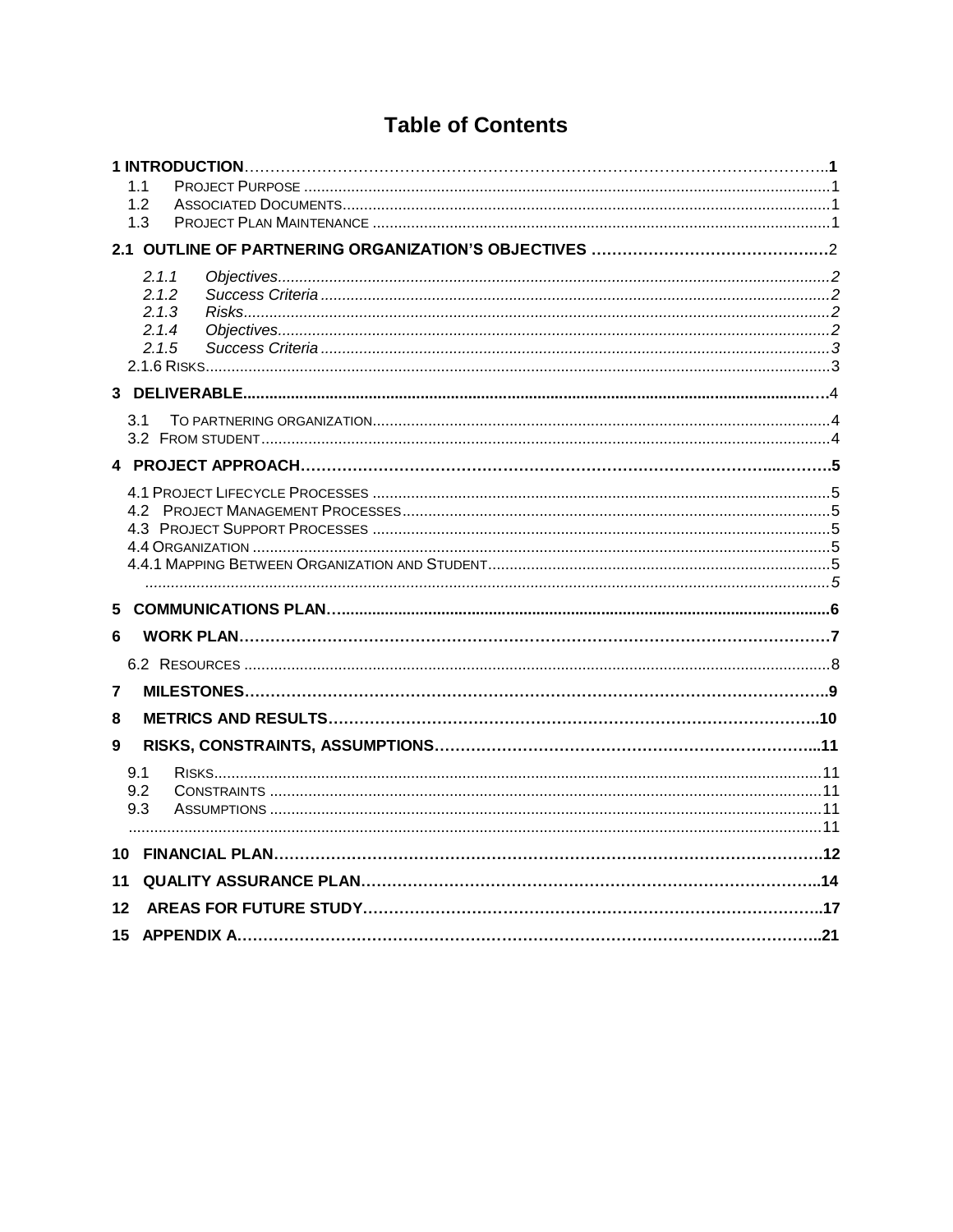### **1 Introduction**

#### <span id="page-5-0"></span>1.1 Project Purpose

This Consultancy Project addressed how a competitive edge has been sustained in a K-12 setting in a Private School Market by transforming Organizational Culture.

As a result of the implementation, monitoring, and evaluation of a 21st Century Literacy/Language Arts Curriculum Support: Professional Development Program at the elementary level, this school has been able to maintain market share, increase student growth and proficiency, and create a high-performance culture.

One of the objectives of this project was to implement systems and processes that would foster a collaborative culture and increase student growth and proficiency in the areas of reading and language arts. The targeted population for this project were students in third, fourth, and fifth grades respectively.

Research indicates that a strong literacy/language arts program at the elementary level builds a critical foundation for students in later learning (Morris & Price, 2000). Moreover; if students do not master concepts at the elementary level, students will perform at lower levels throughout their 6-12 educational experience. Performing at lower levels will cause students to fall behind academically. Research further asserts that those students who do not have a strong literacy/language arts foundation by the third grade are at a greater risk of becoming a dropout (Literacy Partners, 2011).

Through formative and summative data, this project will examine the implementation of the school's new Literacy/Language Arts Program. The areas of focus for the project will be two-fold. The first area of focus will be the implementation of a systematic curriculum support and professional development program that provides support to teachers and promotes optimum instruction. The second area of focus will be to significantly increase academic achievement in the area of literacy/language arts as measured by student growth and proficiency. The measurable outcome for both areas of focus will be student performance on end-of-year assessments in the areas of literacy and language arts.

#### <span id="page-5-1"></span>1.2 Associated Documents

Program documents included data from test scores, documentation of Professional Development Activities, and formative and summative teacher evaluations. All of these documents were used to evaluate and measure project outcomes.

#### <span id="page-5-2"></span>1.3 Project Plan Maintenance

The program was updated each semester. The project plan changes were approved by the Consultancy Project Chair and the Principal.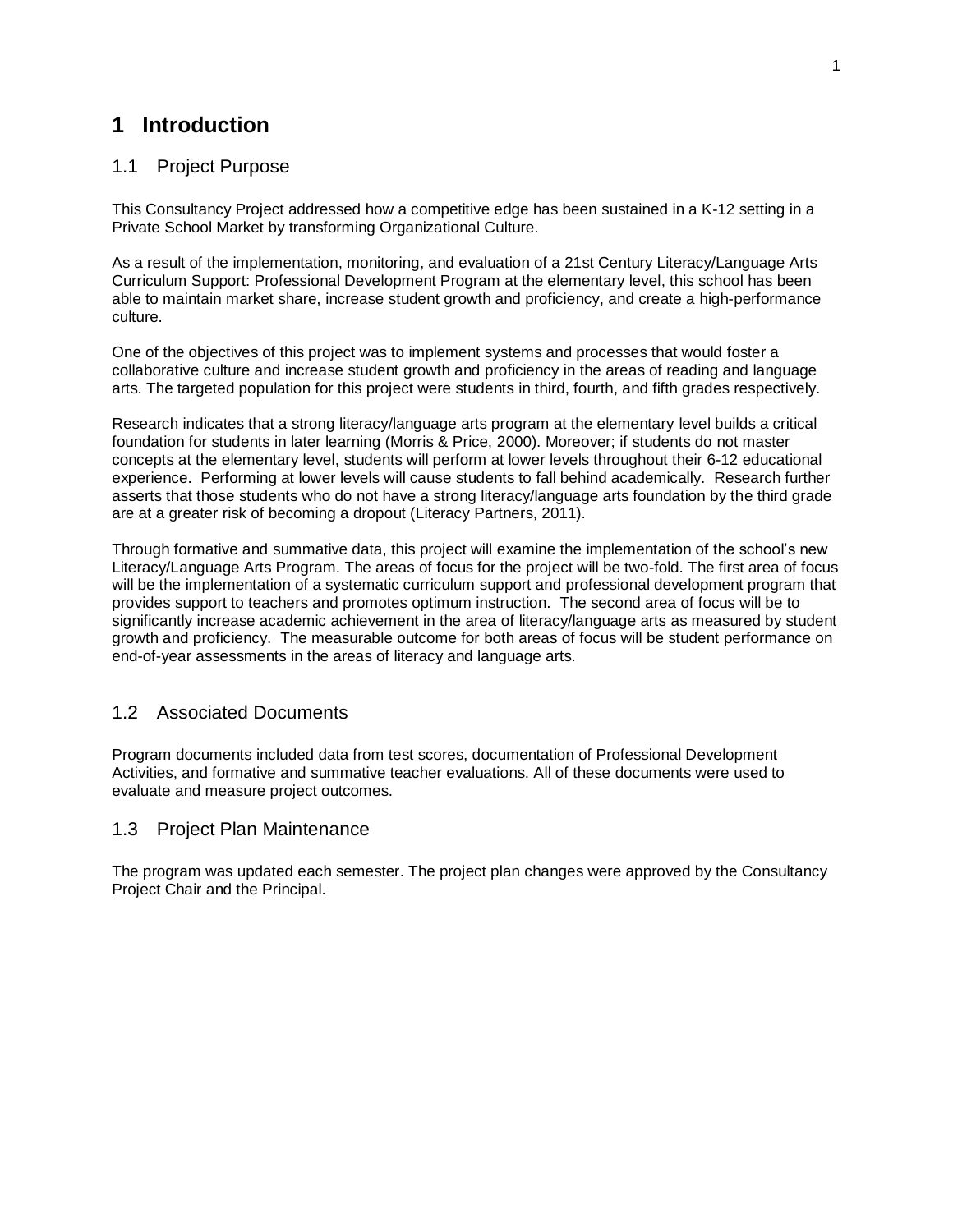## **2 Project Scope**

#### <span id="page-6-0"></span>2.1 Outline of Partnering Organization's Objectives

#### <span id="page-6-1"></span>2.1.1 Objectives

The purpose of the project was to implement, monitor, and evaluate the effects of a new Literacy/Language Arts Program on teacher engagement, student achievement, and stakeholder engagement. The new Literacy/Language Arts Program was implemented in the Fall of 2014. The new Literacy/Language Arts Program that was implemented was the Reading Wonders Program by McGraw. The program is the first Reading/ Language Arts Program that the school has had that was developed exclusively to align with and meet the Common Core State Standards for Reading/Language Arts. The program combines research-based instruction with tools that address today's challenges. Each lesson has been designed for efficient and effective instruction that works in conjunction with the Common Core State Standards. The literacy/Language Arts Program provides support for building a stronger foundation in reading, accessing and referencing the entire text, participation in collaborative dialogue, and writing.

The program utilizes a wide range of varied print and digital media. Reading Wonders was designed to promote the rigor of the Common Core State Standards.

Prior to choosing the Reading Wonders, a variety of other programs were reviewed by the Implementation Team; however, the Reading Wonders Program was chosen by the school's curriculum and administrative teams based on its research-based practices. At the beginning of the school year, the selected students were given a pretest to determine their current level of performance. After the tests were administered, the students and their level of instruction were taught whole group as well as in small groups that emphasized differentiated instruction based on the results from the pretest.

#### <span id="page-6-2"></span>2.1.2 Success Criteria

- 1. Teacher engagement and student achievement (growth and proficiency) as measured by end-of year test scores and the results from summative teacher observations.
- 2. The Curriculum /Professional Development Support Program will lead to higher levels of teacher engagement as measured by an increase in the submission of quality lesson plans and optimal classroom instruction. (Formative and Summative Observations).

#### <span id="page-6-3"></span>2.1.3 Risks

The known risks were as follows: student and staff attrition, the inability to make changes to the master schedule, a lack of updated technology, the current methods relative to instructional delivery, and the mandated curriculum. The potential risks were as follows: limited funding; the students present level of performance upon entering elementary school (if they were outside of the cohort of the school's preschool); the lack of a viable marketing plan; ongoing competition with other private, public, and charter schools; and school safety.

#### <span id="page-6-4"></span>2.1.4 Objectives

The school had been using the same Literacy/Language Arts Program for the past 20 years. The program worked well for several years as measured by archival data; however, over the past 5 years, the school began to see a decline in test scores as well as a significant increase in the lack of teacher and student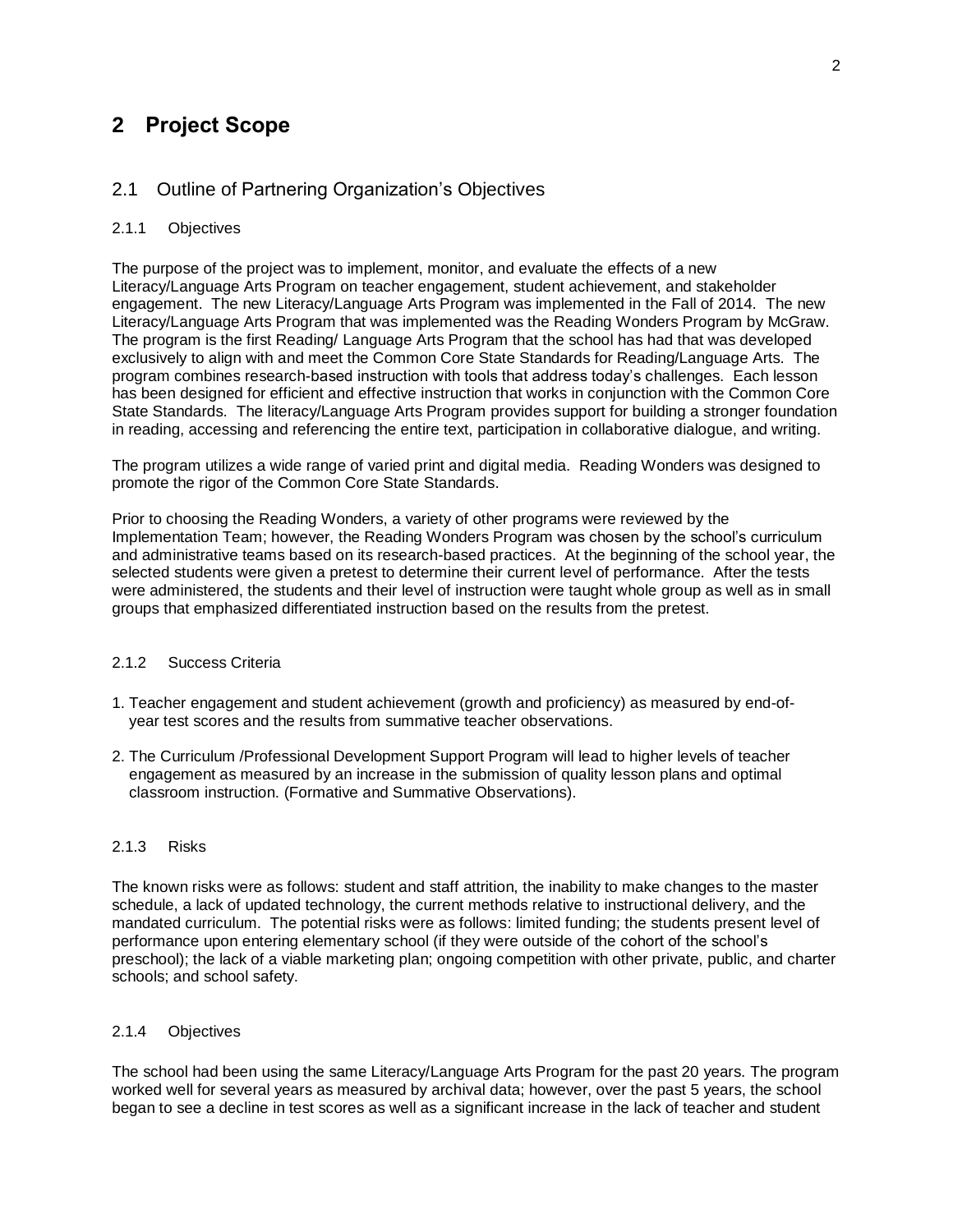engagement as measured by attrition and test scores. In June of 2011, the end-of-year test results indicated that the students in Grades K-5 performed significantly below their counterparts throughout the state in the area of literacy/language arts. Further analysis of the data revealed that the students did not demonstrate proficiency on the tests in the areas of reading comprehension and critical thinking. The results from the literacy/language arts tests indicated that 57% of the students did not demonstrate growth and/or proficiency. Furthermore, during that time, there was also a decline in the quality of the teacher lesson plans and the delivery of instruction. The school began to seek out curriculum that would promote maximum teacher engagement and student growth and proficiency.

The objectives of this project were to examine the impact of the implementation of the new literacy/ language arts curriculum and professional development support program on teacher engagement and student growth and proficiency.

#### <span id="page-7-0"></span>2.1.5 Success Criteria

The success criteria were based on the data from the school's end-of-year assessments. The data were used to identify student academic strengths and weaknesses and to evaluate curriculum implementation and the delivery of instruction. Having the data allowed the school to adjust its programs; validate other benchmarks; and inform parents, students, staff, and other stakeholders relative to student achievement. Other criteria included academic accomplishments and contributions that could be marketed to the community; also, the ability to utilize the data to identify longitudinal trends.

The literacy/language arts section of the end-of-year assessment for this school are centered on the student's ability to answer questions covering both content and process strands. The test also emphasizes the student's ability to read fluently as well as to evaluate a student's propensity towards critical thinking.

Satisfactory performance on the end-of-year assessments is defined by the student's total scores on the test in specific domains (i.e., reading comprehension, mechanics, critical thinking). Students must score at the proficient or above proficient levels in order to be deemed as making satisfactory or above satisfactory.

Federal and state standards have placed a high level of accountability on schools to perform at high academic levels.

Currently, there are two areas that the school has identified that need improvement. Those areas are teacher engagement and student achievement (A. B. McConneaughey, personal communication, December 5, 2014). Moreover; the school needs to place a greater emphasis on developing, implementing, and monitoring systems and processes that actively evaluate teacher engagement and student achievement.

#### <span id="page-7-1"></span>*2.1.6 Risks*

This project was responsible for increasing student growth and proficiency, reducing student and staff attrition, and increasing the quality of instruction. Risks were minimized by increasing support to teachers through a consistent systematic process through ongoing professional development. Student risks were minimized by providing more frequent opportunities for students to work on skill deficits through benchmark instructional monitoring (see Appendix A).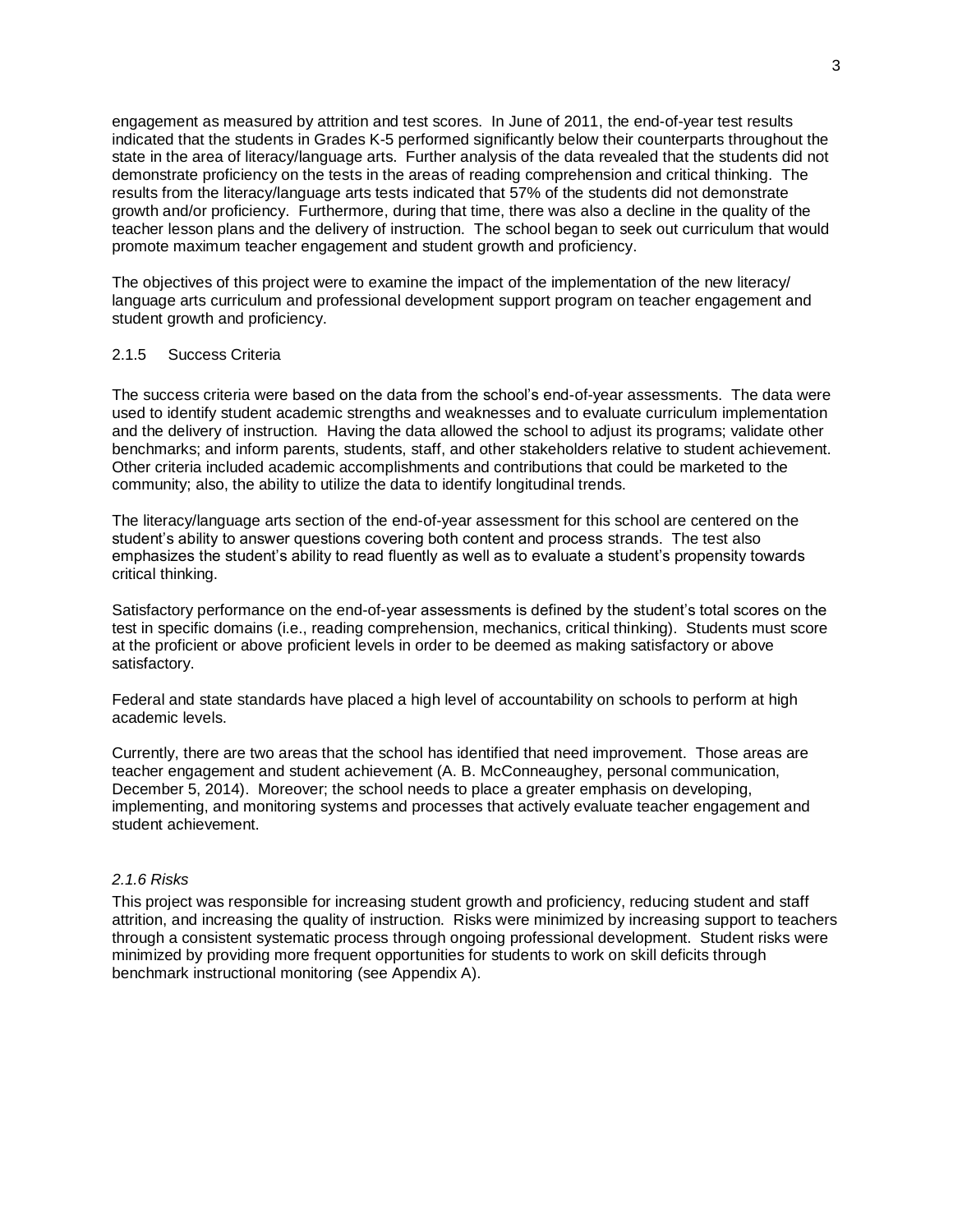## <span id="page-8-0"></span>**3 Deliverables**

#### <span id="page-8-1"></span>3.1 To partnering organization

- 1. An increase in student growth and proficiency as measured by benchmark and end-of-year assessments – Ongoing – Annual Review – School years 2014-2015, 2015-2016, 2016-2017
- 2. Knowledge of learner needs as measured by the collection and disaggregation of data August 2015
- 3. More effective instruction Beginning August 2015
- 4. Increased enrollment August 2016
- 5. Measurable increases in benchmark and end-of-year reading/language arts assessments May 2015
- 6. Ongoing opportunities in the areas of best practices, research, training, and support in reading /English language arts – May 2016
- 7. Increase in student proficiency to 90% or more 2015-2016 and 2016-2017 school years
- 8. Reading/language arts readiness at the middle school and high school levels Monitoring
- 9. Consistent and intentional contributions to the school's mission and vision Ongoing throughout the duration of the project and beyond
- 10. Student growth and development as measured by benchmark and end-of-year assessments 2015-2016 and 2016-2017 school years

#### <span id="page-8-2"></span>3.2 From student

 Quarterly Progress Meetings Professional Development as needed Disaggregation of Data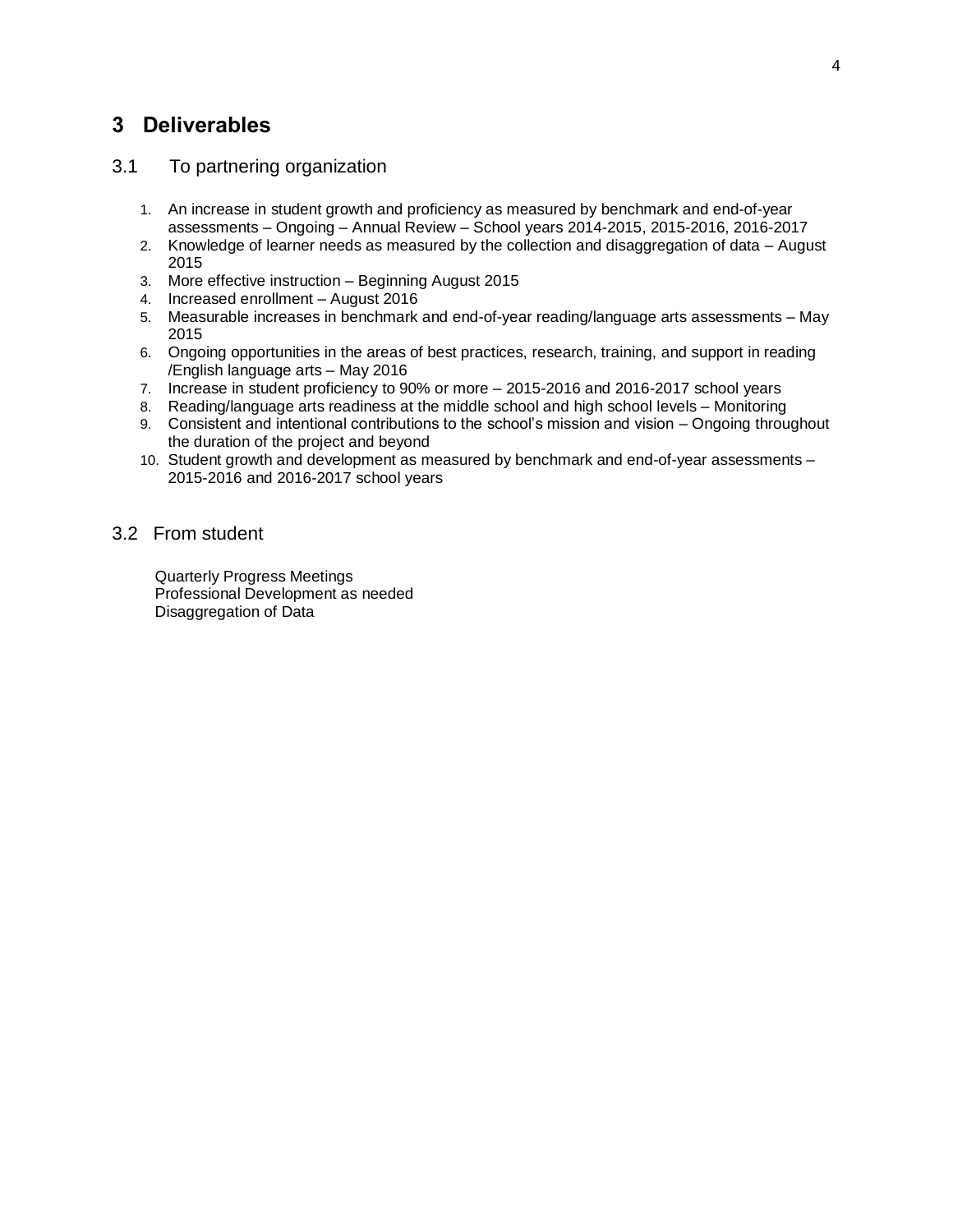## <span id="page-9-0"></span>**4 Project Approach**

#### <span id="page-9-1"></span>4.1 Project Lifecycle Processes

Pretests were administered to students in the Fall of 2014 to establish baseline data and disaggregate data from end-of-year assessments from Fall of 2014. A Professional Development Plan was developed annually to meet and address the staff's needs in the area of reading/language arts. Data from benchmark assessments were disaggregated monthly and instruction was differentiated based on the results from the benchmarks. Fundraising activities were identified and launched, a minimum of two per year; established a staff resource library; implemented quarterly rather than annual staff reviews.

#### <span id="page-9-2"></span>4.2 Project Management Processes

Quarterly progress meetings were held with the administration and the student. Professional development sessions were conducted as needed by the student and other vendors. Disaggregation of data was ongoing monthly or as otherwise requested by the faculty.

#### <span id="page-9-3"></span>4.3 Project Support Processes

Performance information was captured through weekly, monthly, and quarterly reports. These reports were compiled by the school's administration and the Curriculum Support Coordinator and distributed to stakeholders. Opportunities for verbal and written feedback were provided to all stakeholders.

#### <span id="page-9-4"></span>4.4 Organization

#### <span id="page-9-6"></span><span id="page-9-5"></span>4.4.1 Mapping Between Organization and Student

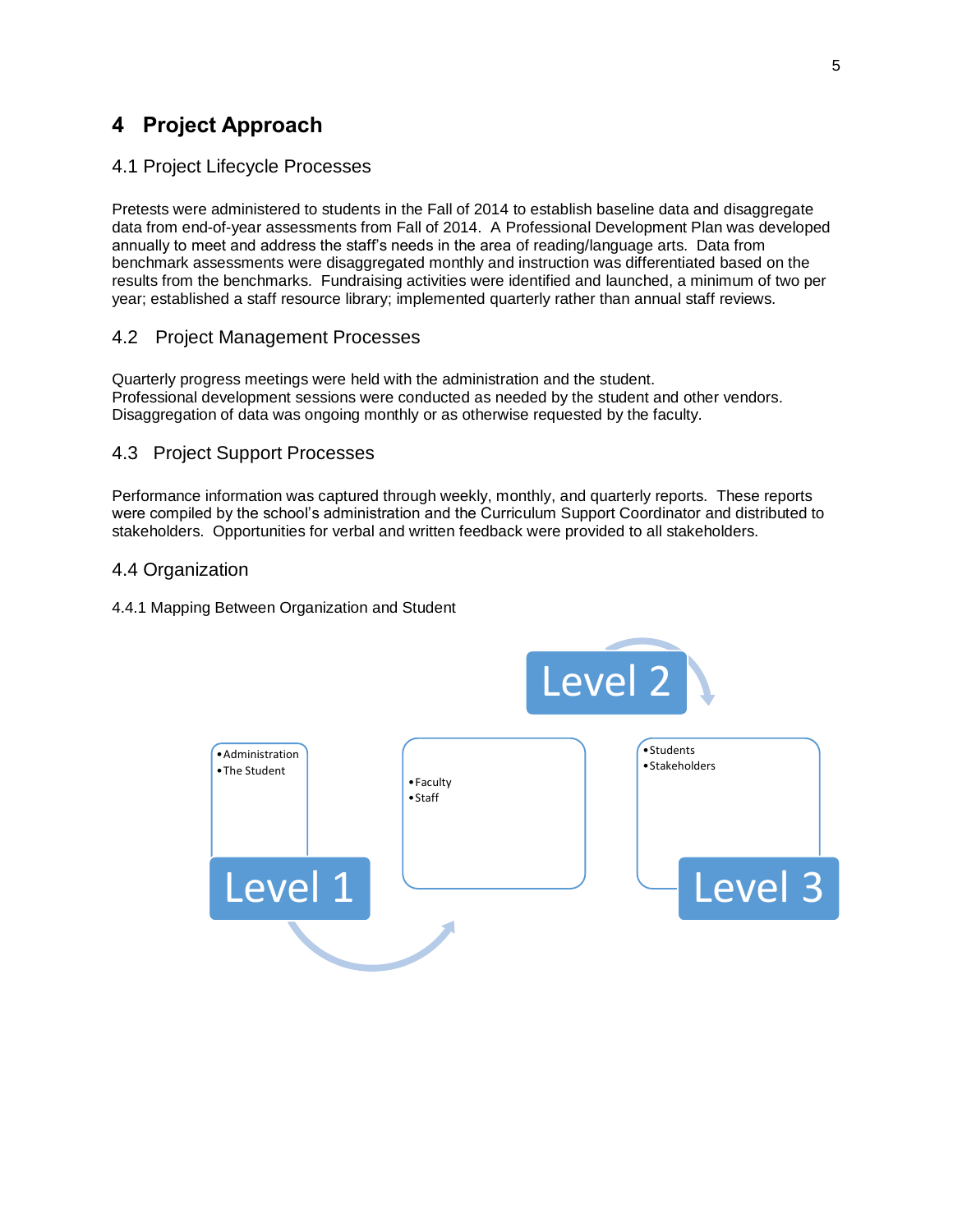## <span id="page-10-0"></span>**5 Communications Plan**

|                   | What info do they         |                                                               |                                     |                                      |
|-------------------|---------------------------|---------------------------------------------------------------|-------------------------------------|--------------------------------------|
| Who - stakeholder | Ineed                     | Why do they need it                                           | When will they get it               | How will they get it                 |
|                   |                           | To develop instructional practices                            |                                     |                                      |
|                   | Data Disaggregated,       | that will promote student growth                              |                                     | Through spreadsheets that have been  |
| Administrators    | Baseline Data             | and proficiency                                               | Fall of 2014                        | compiled                             |
|                   |                           | Data that indicates their To develop instructional strategies |                                     |                                      |
|                   |                           | students current level of that will promote student growth    |                                     | Compilation of spreadsheets divided  |
| <b>Teachers</b>   | performance               | and proficiency                                               | Fall of 2014 - Ongoing              | by class rosters                     |
|                   | Data that indicates their |                                                               | At the beginning of the school yeae |                                      |
|                   | students present level    | To develop and improve their skill                            | and weekly after benchmark          | Formal and informal conferences with |
| Students          | of performance            | set                                                           | assessments                         | their child's teacher(s)             |
|                   | Data that indicates their |                                                               |                                     | During formal and informal           |
|                   | students current t level  | To be able to monitor their child's                           | Weekly , monthly, quarterly and     | conferenceswith teacheres, e-mails,  |
| Parents           | of performance            | progress                                                      | annually                            | phone calls and texts                |
|                   |                           |                                                               |                                     |                                      |
|                   |                           | Data about the school's   To develop long-term strategies     |                                     | Through meetings, Social Media and   |
| Stakeholders      | overall performance       | and provide support                                           | Quarterly and annyally              | <b>Annual Reports</b>                |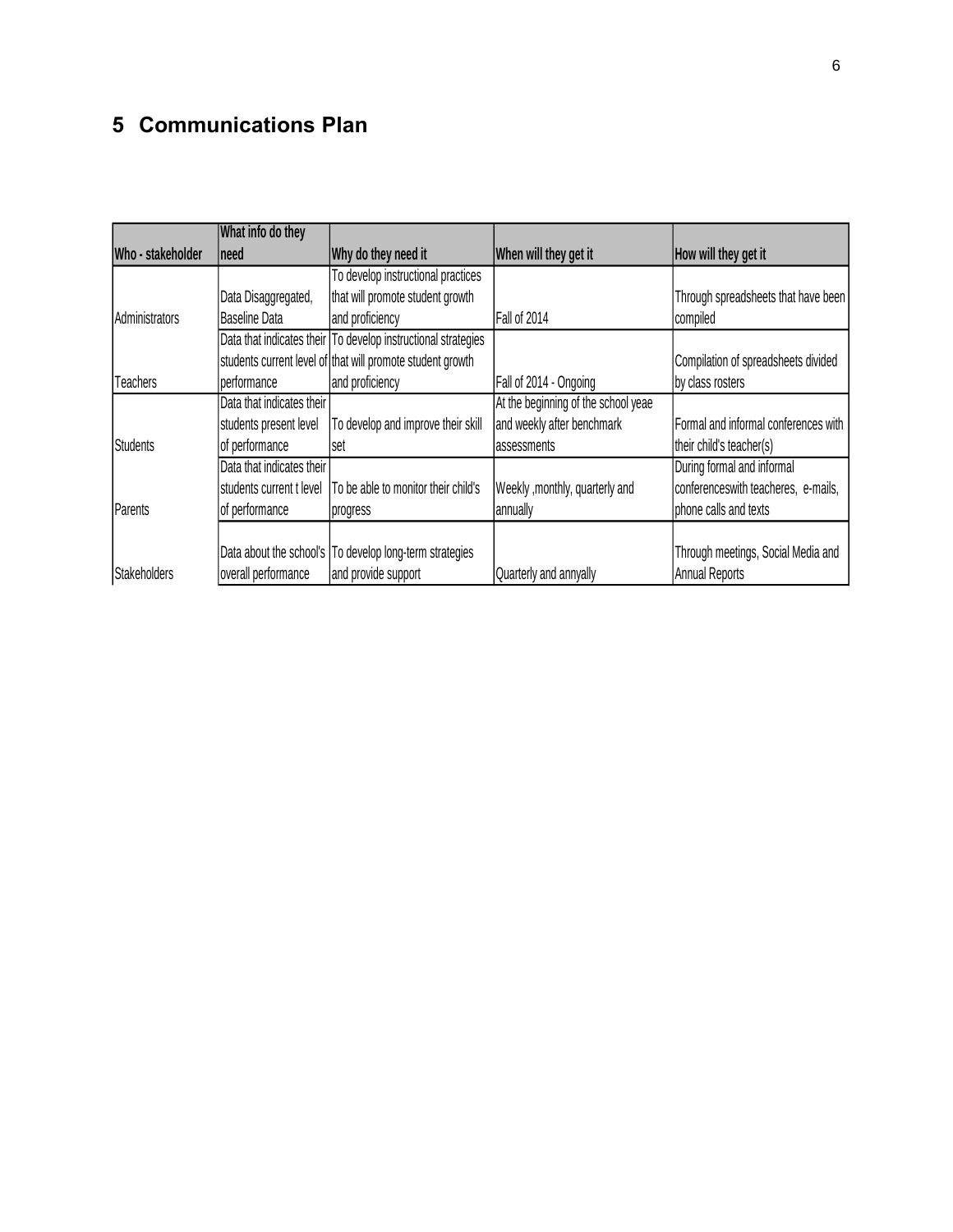## <span id="page-11-0"></span>**6 Work Plan**

## 6.1 Work Breakdown Structure

| Goals                                                                                                                | <b>Tasks</b>                                                                                                                                                                                                                                                                | Person(s) Responsible                                                                                                              | <b>Timeline</b> |
|----------------------------------------------------------------------------------------------------------------------|-----------------------------------------------------------------------------------------------------------------------------------------------------------------------------------------------------------------------------------------------------------------------------|------------------------------------------------------------------------------------------------------------------------------------|-----------------|
|                                                                                                                      |                                                                                                                                                                                                                                                                             |                                                                                                                                    |                 |
| 1. To develop clearly<br>defined procedures<br>to monitor and<br>assess student<br>progress                          | 1. Implement Reading Wonders<br>Program for students in<br>Grades K-5                                                                                                                                                                                                       | 1. An increase in student growth and<br>proficiency as measured by<br>Benchmark and End-of-Year<br>Assessments                     | 12/2016         |
| 2. Increase proficiency<br>competencies.                                                                             | 2. Develop proficient<br>competencies of 70% or more<br>for students in Grades K-5 in<br>the areas of phonics, phonemic<br>awareness, fluency,<br>comprehension, vocabulary<br>development and writing as<br>measured by benchmark and<br>end of year formal<br>assessments | 2. Knowledge of learner needs as<br>measured by the collection and<br>disaggregation of data                                       | 6/17            |
| 3. Design a<br>Professional<br>Development<br>Program                                                                | 3. Provide ongoing training in the<br>areas of instructional delivery<br>and teaching and learning                                                                                                                                                                          | 3. More effective instruction                                                                                                      | Ongoing         |
| 4. Grow the Student<br><b>Body</b>                                                                                   | 4. Maximize building capacity                                                                                                                                                                                                                                               | 4. Expanded Enrollment                                                                                                             | Ongoing         |
| 5. Create a level-text<br>Media Center that<br>provides a variety of<br>genre for students to<br>read by August 2015 | 5. Expose students to a variety<br>of genre                                                                                                                                                                                                                                 | 5. Measurable increases in<br>benchmark and end of year<br>Reading/Language Arts<br>Assessments                                    | Complete        |
| 6. Establish a Center<br>of Excellence                                                                               | 6. Maintain effective practices                                                                                                                                                                                                                                             | 6. Ongoing opportunities in the areas<br>of best practices, research,<br>training and support in Reading<br>/English Language Arts | Under<br>Review |
| 7. Disaggregate data in<br>Reading/Language<br>Arts on End-of-Year<br>Assessments                                    | 7. Quantify growth and<br>proficiency over the 3-year<br>period.                                                                                                                                                                                                            | 7. Increase in student proficiency to<br>90% or more                                                                               | Ongoing         |
| 8. Obtain feedback<br>from stakeholders                                                                              | 8. Assess Reading/Language<br>Arts Program Effectiveness                                                                                                                                                                                                                    | 8. Reading/Language Arts<br>Readiness at the Middle School<br>and High School levels                                               | Ongoing         |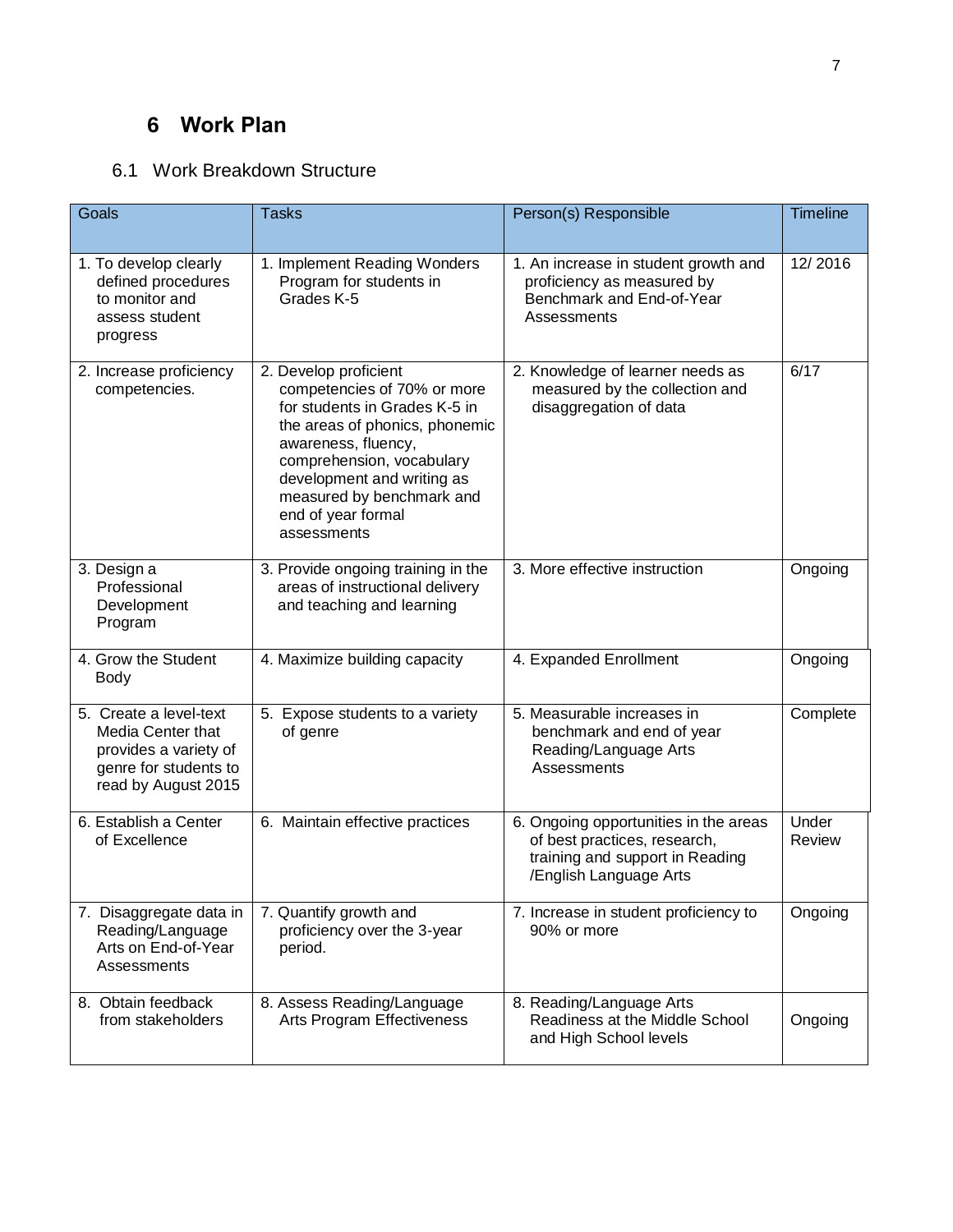| 9. Establish<br>Professional<br>Learning<br>Communities                    | 9. Collaborative Groups within<br>the school that are committed<br>to continuous improvement | 9. Consistent and intentional<br>contributions to the<br>school's mission and vision                   | Ongoing |
|----------------------------------------------------------------------------|----------------------------------------------------------------------------------------------|--------------------------------------------------------------------------------------------------------|---------|
| 10. Establish<br>accountability and<br>support for the<br>Literacy Program | 10. Master competencies<br>associated with effective<br>teaching and learning                | 10. Increase student growth and<br>proficiency measured by<br>benchmark and end-of-year<br>assessments | 6/17    |

## <span id="page-12-0"></span>*6.2 Resources*

#### Tasks and Timeline

|                                                                                                                                        | 2014-2015 | 2015-2016 | 2016-2017 |
|----------------------------------------------------------------------------------------------------------------------------------------|-----------|-----------|-----------|
| 1. Administer pretest to establish baseline<br>data relative to the students' current<br>level of performance                          |           |           |           |
| 2. Disaggregate data from End-of-Year<br>Assessments                                                                                   |           |           |           |
| 3. Develop a Professional Development<br>Plan annually to meet Staff Needs in the<br>area of the delivery of Reading/<br>Language Arts |           |           |           |
| 4. Disaggregate Benchmark Data quarterly<br>and differentiate instruction according to<br>the data                                     |           |           |           |
| 5. Conduct fundraising activities a<br>minimum of 2 per years                                                                          |           |           |           |
| 6. Establish a Staff Resource Library                                                                                                  |           |           |           |
| 7. Distribute, collect, and<br>disaggregate staff surveys                                                                              |           |           |           |
| 8. Establish Center of Excellence                                                                                                      |           |           |           |
| 9. Implement Professional Learning<br>Communities                                                                                      |           |           |           |
| 10. Implement quarterly staff reviews                                                                                                  |           |           |           |

### **Key**

2014-2015 - Blue 2015-2016 - Yellow 2016-2017 - Green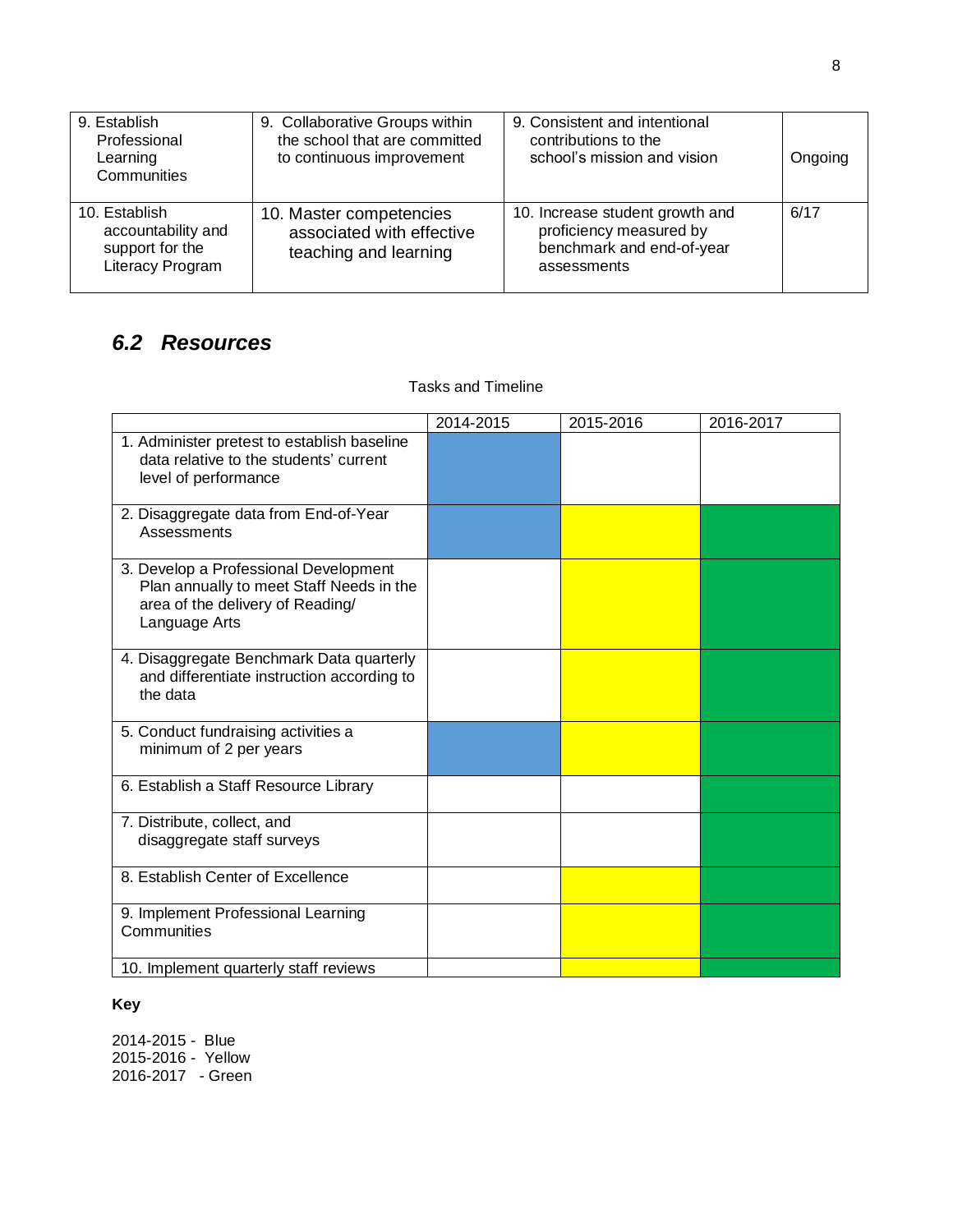## <span id="page-13-0"></span>**7 Milestones**

| <b>Milestone</b><br>number | <b>Title</b>                                      | <b>Forecast date</b>                      |
|----------------------------|---------------------------------------------------|-------------------------------------------|
|                            | Pretesting - Establishing Baseline Data           | 30-August-14                              |
| 2                          | Disaggregating Data from the 14-15<br>school year | 8-September 15                            |
| 3                          | Review and monitor staff and student<br>attrition | 10-January 15                             |
| 4                          | Disaggregate end-of-year test scores              | Ongoing at the end of each<br>school year |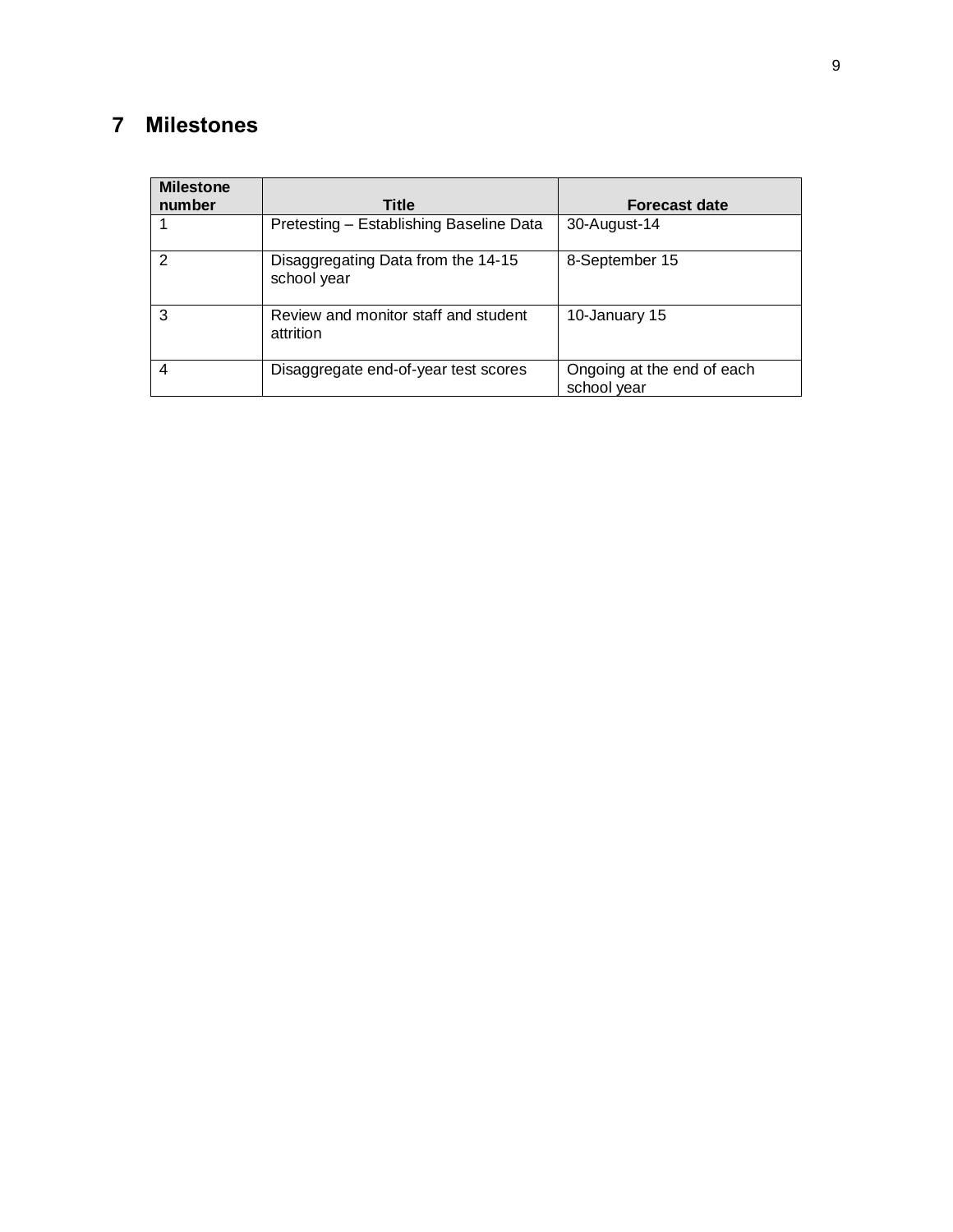### <span id="page-14-0"></span>**8 Metrics and Results**

In August of 2014, the test scores for the 2013-2014 school year were disaggregated by the Administrative Team. After the data were disaggregated for Grades 3-5, the data indicated a decrease in student growth and proficiency in reading/language arts compared to previous years.

One of the first conversations centered around the fact that the school's current reading/language arts had been a part of the school's curriculum for over 20 years. Furthermore, the components of the current Literacy Program did not mirror the constructs that were being assessed on the end-of-year test.

The purpose of the project is to implement, monitor, and evaluate the effects of a new literacy/language arts program on teacher engagement and student achievement. The new program was implemented in the Fall of 2014. The new literacy/language arts program that has been implemented is Reading Wonders by McGraw. This program is the first reading/language arts program developed exclusively to align with the Common Core State Standards for reading/language arts. The program combines research-based instruction with tools that address today's challenges. Each lesson has been designed for efficient and effective instruction that works in conjunction with the Common Core State Standards. The literacy/language arts program provides support for building a stronger foundation in reading, accessing and referencing the entire text, participation in collaborative dialogue, and writing. The program utilizes a wide range of varied print and digital media. Reading Wonders was designed to promote the rigor of the Common Core State Standards

Prior to choosing the Reading Wonders, a variety of other programs were reviewed. Reading Wonders was chosen by the school's curriculum and administrative teams for its research-based practices. At the beginning of the school year, the selected students were given a pretest to determine their current level of performance. After the tests were administered and the students and their level of instruction were determined, the students were taught whole group as well as in small groups that emphasized differentiated instruction based on the results from the pretests.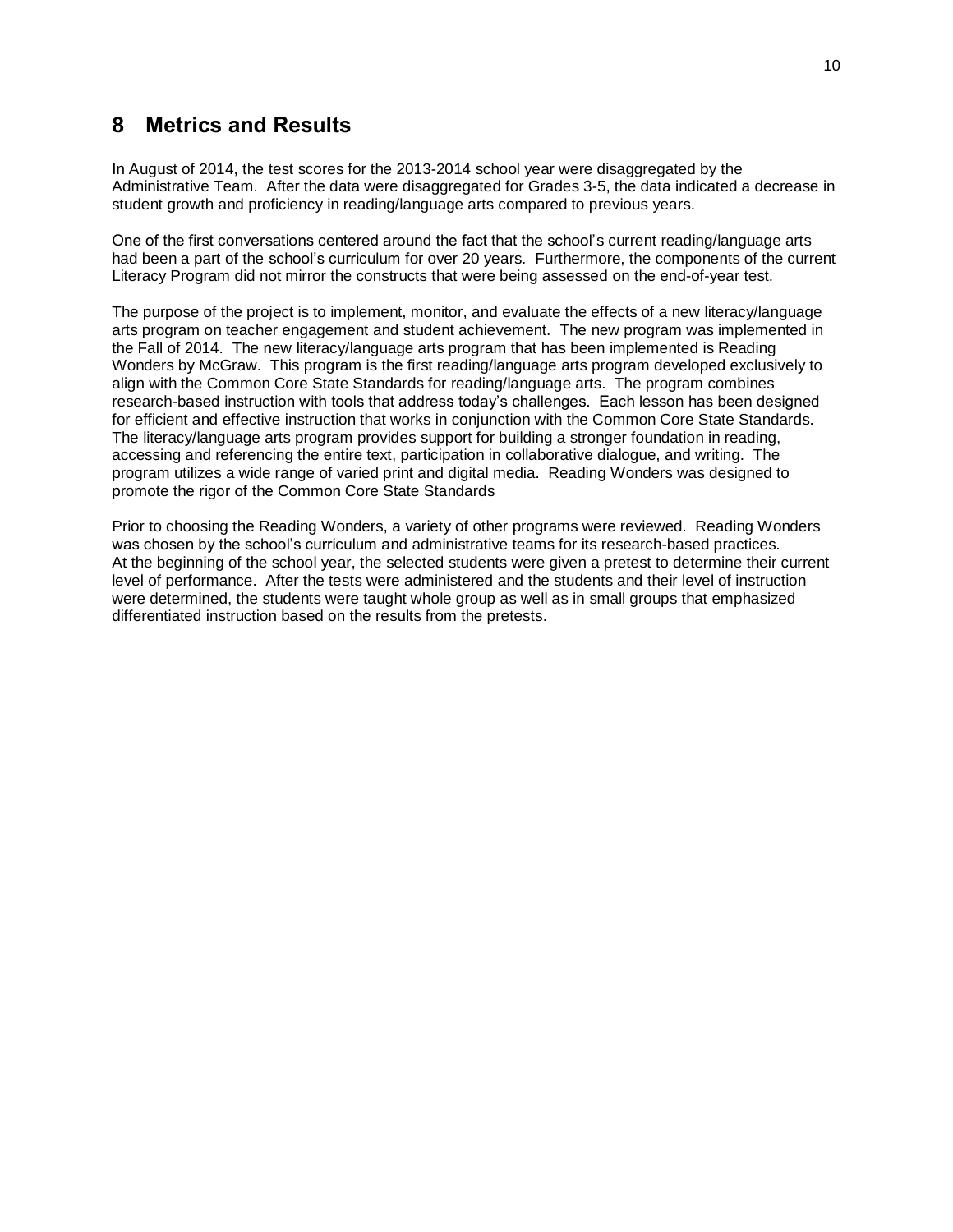## <span id="page-15-0"></span>**9 Risks, Constraints, Assumptions**

### <span id="page-15-1"></span>9.1 Risks

| <b>Risk Description</b>                         | <b>Mitigation Plan</b><br>(what to do to avoid<br>the risk occurring)               | <b>Contingency Plan</b><br>(what to do if the<br>risk occurs)                                                       | Impact (what<br>the impact will<br>be to the<br>project if the<br>risk occurs) | Likelihood<br>lof<br>occurrence<br>(e.g., %, or<br>high/<br>medium/<br>low) |
|-------------------------------------------------|-------------------------------------------------------------------------------------|---------------------------------------------------------------------------------------------------------------------|--------------------------------------------------------------------------------|-----------------------------------------------------------------------------|
| <b>Student Attrition</b>                        | Create Incentives                                                                   | Increase frequency<br>of surveys                                                                                    | Decrease the<br>number of<br>participants                                      | medium                                                                      |
| <b>Staff Attrition</b>                          | Provide additional<br>support systems                                               | Solicit feedback<br>from stakeholders                                                                               | Compromise<br>continuity                                                       | high                                                                        |
| Compromised<br><b>Instructional Practices</b>   | Develop and<br>implement consistent<br>Professional<br>Development<br>Opportunities | Use surveys from<br>the Professional<br>Development<br>Sessions to obtain<br>feedback from the<br>faculty and staff | Continued<br>decrease in<br>student<br>achievement                             | high                                                                        |
| A decrease in student<br>growth and proficiency | Systematically and<br>frequently monitor<br>benchmark data                          | Implement<br>remediation and<br>enrichment services                                                                 | Students will not<br>have an<br>opportunity to<br>maximize their<br>potential  | High                                                                        |

#### <span id="page-15-2"></span>9.2 Constraints

There are so many program components. Making time within the school day to ensure quality implementation of the program is key to the success of the reading program. The new reading program is costly. The school is privately funded. A potential shift in priorities is also a constraint. Resources are limited due to budgetary constraints. The school has just established an onsite Media Center.

#### <span id="page-15-4"></span><span id="page-15-3"></span>9.3 Assumptions

The school's prior Administrative Team approved my Consultancy Project. My assumption was that the team would be in place throughout the duration of my project**.** Also, I assumed that the faculty and student attrition rate would be minimal. One of the major goals of the project was to increase student growth and proficiency. Further assumptions included but were not limited to ample revenue to support the Reading Wonders Program, program sustainability, frequently monitored student progress, ongoing professional development for staff, and that daily instruction would be monitored systematically.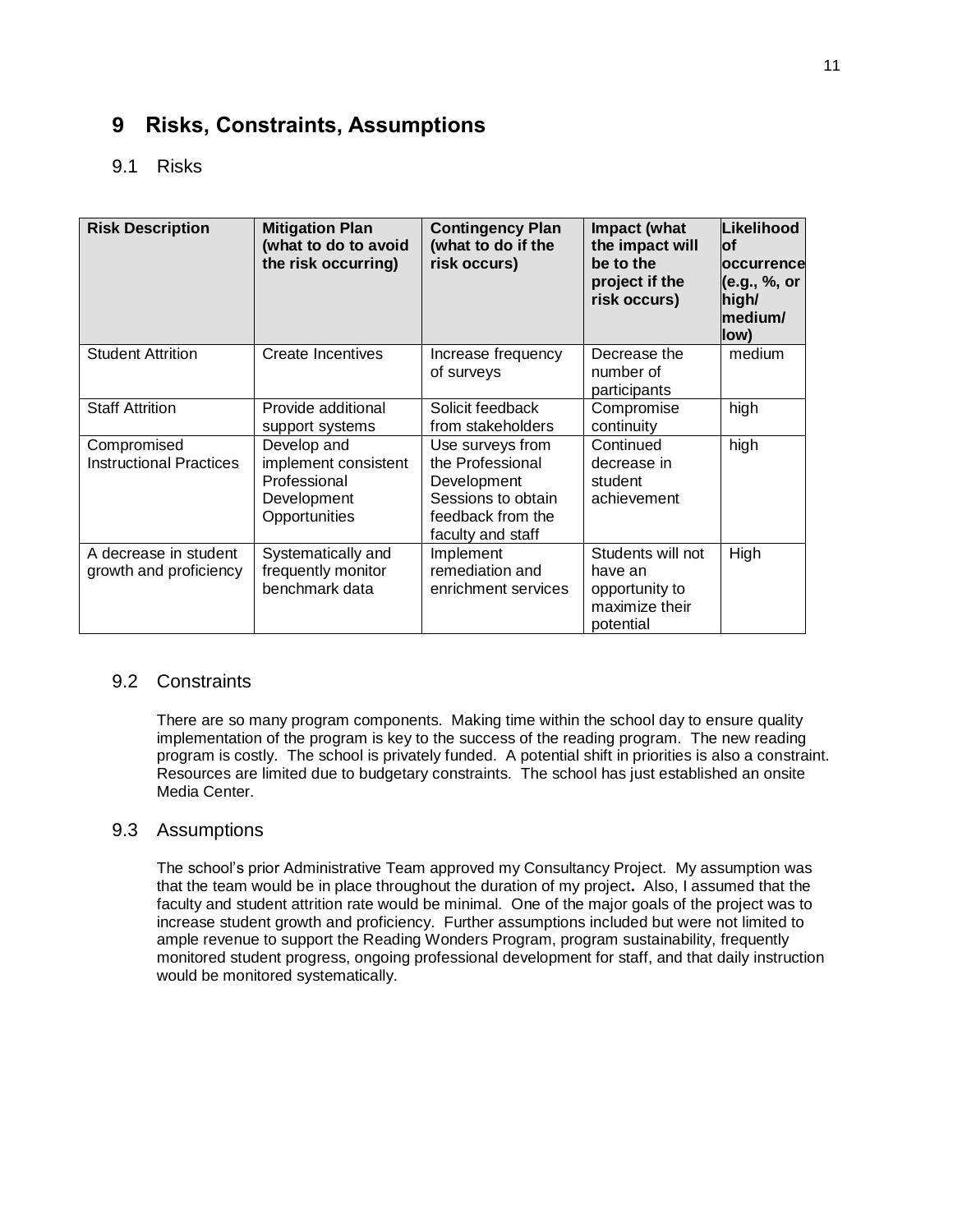## <span id="page-16-0"></span>**10 Financial Plan**

| <b>Objectives</b>                                                                                                        | <b>Benefits</b>                                                                                                                                                                                                                                                                               | <b>Capital Costs</b>                                                          | <b>Operating</b><br><b>Costs</b>                                                                                    | <b>Related</b><br><b>Assumptions</b>                                                                                 |
|--------------------------------------------------------------------------------------------------------------------------|-----------------------------------------------------------------------------------------------------------------------------------------------------------------------------------------------------------------------------------------------------------------------------------------------|-------------------------------------------------------------------------------|---------------------------------------------------------------------------------------------------------------------|----------------------------------------------------------------------------------------------------------------------|
| 1. Implement the<br>English Language<br>Arts Program                                                                     | Updates the<br>curriculum and<br>exceeds minimum<br>state curriculum<br>requirements                                                                                                                                                                                                          | \$45,525.00<br>Books,<br>Consumables,<br>Supplies,<br>Technology              | \$20,000.00                                                                                                         | An increase in<br>student growth and<br>proficiency as<br>measured by<br>Benchmark and<br>End-of-Year<br>Assessments |
| 2.Increase<br>proficiency<br>competencies                                                                                | Develop proficient<br>competencies of<br>70% or more for<br>students in<br>Grades 6-8 in the<br>areas of phonics,<br>phonemic<br>awareness,<br>fluency,<br>comprehension,<br>vocabulary<br>development and<br>writing as<br>measured by<br>benchmark and<br>end of year formal<br>assessments | \$15,540.00<br>Novels, iPads,<br>Consumables                                  | \$25,00.00<br><b>Higher than</b><br><b>Capital Costs</b><br>due to<br>maintenance,<br>equipment<br>replacement etc. | Knowledge of<br>learner needs as<br>measured by the<br>collection and<br>disaggregation of<br>data                   |
| 3. Design a<br>Professional<br>Development<br>Program                                                                    | Provide ongoing<br>training in the<br>areas of<br>instructional<br>delivery and<br>teaching and<br>learning                                                                                                                                                                                   | \$29,100.00<br>Hire Trainer,<br>Materials,<br>Snacks                          | \$29,100.00                                                                                                         | More effective<br>instruction                                                                                        |
| 4. Grow the Student<br><b>Body</b>                                                                                       | Maximize building<br>capacity                                                                                                                                                                                                                                                                 | \$5000.00<br>Marketing<br>Materials,<br>Purchased<br><b>Services</b>          | \$5000.00                                                                                                           | Increase<br>Enrollment                                                                                               |
| 5. Create a level-<br>text Media Center<br>that provides a<br>variety of genre for<br>students to read by<br>August 2017 | Immerse students<br>to a variety of<br>genre                                                                                                                                                                                                                                                  | \$25,000.00<br>Purchase books,<br>furniture and<br>part-time Library<br>Aide. | \$15,000.00                                                                                                         | Measurable<br>increases in<br>benchmark and<br>end-of-<br>year<br>reading/language<br>arts assessments               |
| 6. Establish a<br>Center of                                                                                              | Maintain effective<br>practices                                                                                                                                                                                                                                                               | \$5000.00                                                                     | \$7500.00                                                                                                           | Create and<br>maintain a high                                                                                        |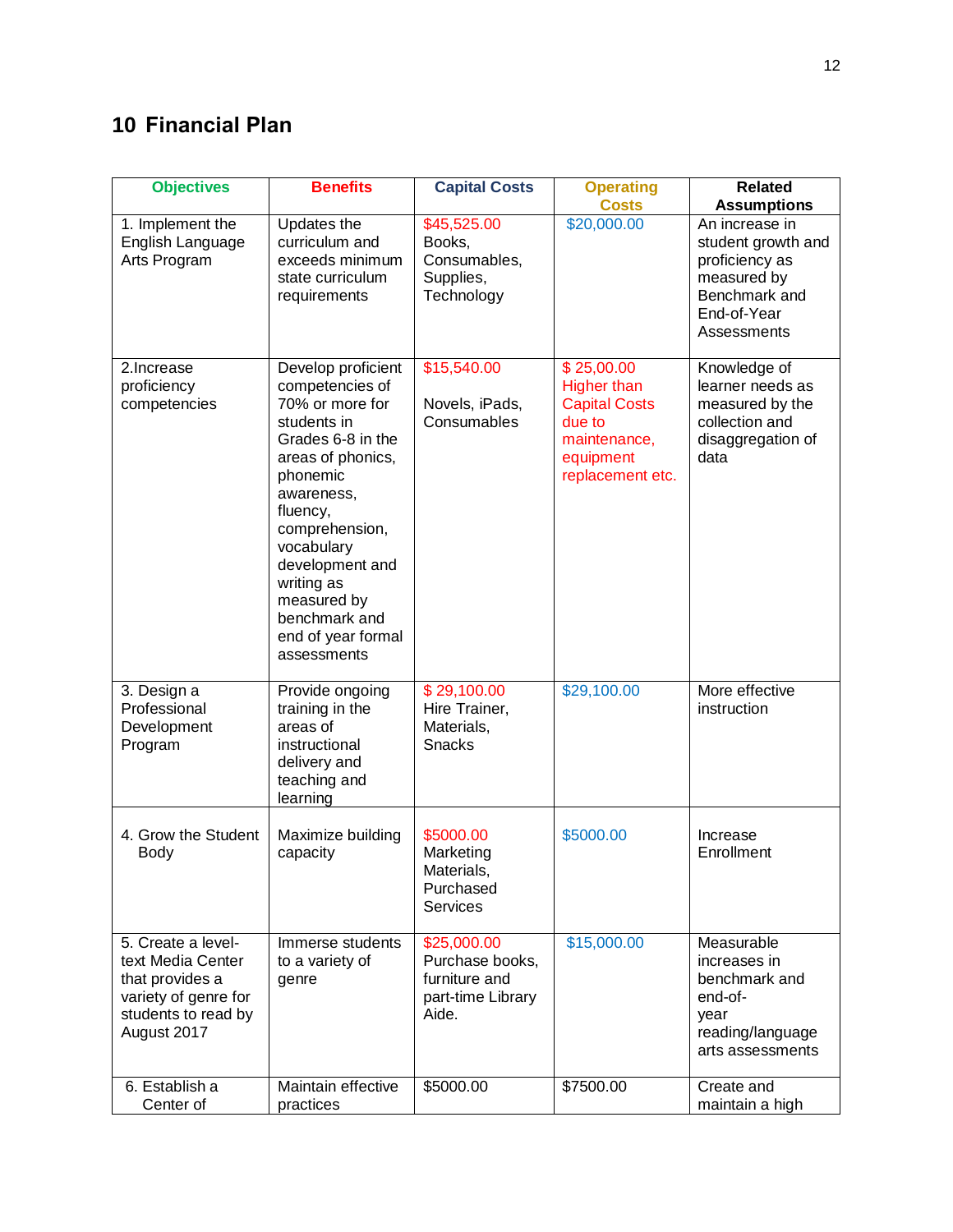| Excellence                                                 |                                                                                                                   |                                                            |                                                            | performance<br>learning<br>environment<br>Ongoing<br>opportunities in the<br>areas of best<br>practices,<br>research, training<br>and support in<br>Reading /English<br>Language Arts |
|------------------------------------------------------------|-------------------------------------------------------------------------------------------------------------------|------------------------------------------------------------|------------------------------------------------------------|---------------------------------------------------------------------------------------------------------------------------------------------------------------------------------------|
| 7. Disaggregate<br>Reading/Language<br>Arts on End-of-Year | Quantify growth<br>and proficiency<br>over the 3-year<br>period.                                                  | N/A                                                        | N/A                                                        | Increase in<br>enrollment,<br>Increase in student<br>proficiency to 90%<br>or more                                                                                                    |
| 8. Obtain<br>stakeholder<br>feedback                       | <b>Assess ELA</b><br>program<br>effectiveness                                                                     | N/A                                                        | \$5000<br>Program<br>Evaluators                            | Ongoing SWOT                                                                                                                                                                          |
| 9. Establish<br>Professional<br>Learning<br>Communities    | Establish and<br>maintain<br>Collaborative<br>Groups within the<br>school that are<br>committed to<br>Improvement | \$2500.00<br>Training, books,<br>supplies and<br>materials | \$2500.00<br>Training, books,<br>supplies and<br>materials | Consistent and<br>intentional<br>contributions to the<br>school's mission,<br>vision, climate and<br>culture                                                                          |
| 10. Establish<br>formal<br>accountability                  | <b>Master</b><br>competencies<br>associated with<br>teaching and<br>learning                                      | N/A                                                        | N/A                                                        | Increased student<br>growth and<br>proficiency                                                                                                                                        |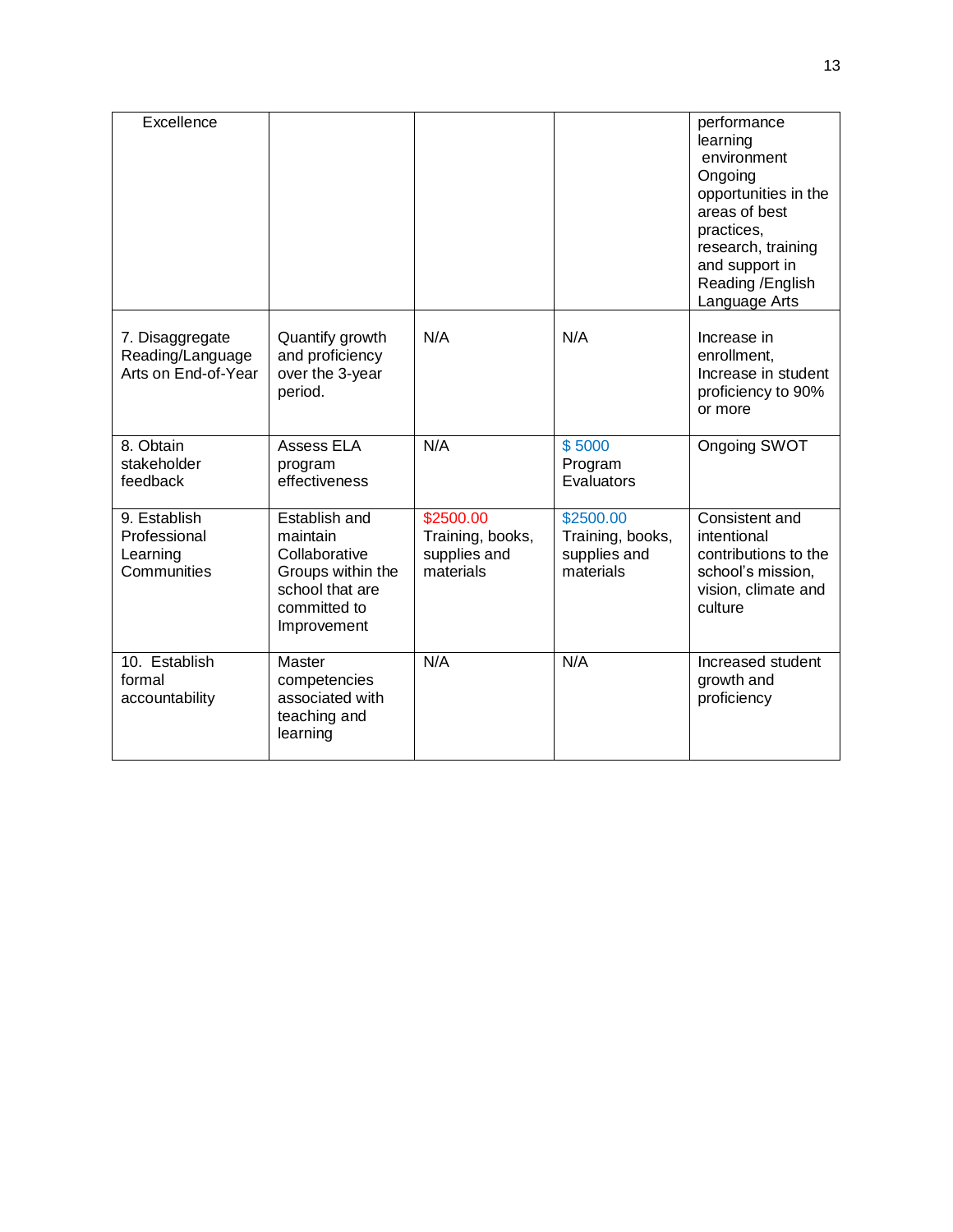## <span id="page-18-0"></span>**11 Quality Assurance Plan**

| <b>Plan</b>                                                 | Do                                                                                                                                                                                                                                       | <b>Check</b>                                                                                                                                                          | <b>Act</b>                                                                                                                                                                                                                                                                  | <b>Mitigation Plan</b>                                                                                                                                                                                                                                                                                                                                        |
|-------------------------------------------------------------|------------------------------------------------------------------------------------------------------------------------------------------------------------------------------------------------------------------------------------------|-----------------------------------------------------------------------------------------------------------------------------------------------------------------------|-----------------------------------------------------------------------------------------------------------------------------------------------------------------------------------------------------------------------------------------------------------------------------|---------------------------------------------------------------------------------------------------------------------------------------------------------------------------------------------------------------------------------------------------------------------------------------------------------------------------------------------------------------|
| 1. Implement the<br>new English<br>Language Arts<br>Program | Update the<br>curriculum                                                                                                                                                                                                                 | <b>Benchmark</b><br>Assessment<br>data from end-of-<br>year and formal<br>assessments<br>beginning August<br>2014.<br>(Ongoing through<br>the life of the<br>project) | Conduct monthly<br>meetings with<br>teachers, staff<br>and school<br>administrators to<br>disaggregate the<br>data from the<br>benchmark<br>assessments                                                                                                                     | Restructure<br>instructional guided<br>and independent<br>practice to include<br>both teacher,<br>paraprofessional<br>and trained literacy<br>volunteer led<br>intensive<br>support. Recruit<br>retired<br>teachers/educators<br>to work with<br>learners who are at-<br>risk in an effort to<br>ensure that<br>prerequisite literacy<br>skills are mastered. |
| 2. Increase<br>proficiency<br>competencies                  | Develop<br>proficiency<br>competencies of<br>80% or more for<br>students in<br>grades 3-5 in the<br>areas of phonics,<br>phonemic<br>awareness,<br>fluency,<br>comprehension,<br>vocabulary<br>development and<br>writing as<br>measured | Assess students<br>weekly on<br>proficiency<br>competencies                                                                                                           | Adjust individual<br>and small group<br>instruction based<br>on the data that is<br>received from the<br>weekly<br>competencies.<br>Make groups fluid<br>so that students<br>can move<br>through skills<br>groups as they<br>master the skills<br>on an individual<br>basis | Collect and use<br>data graphing<br>system to measure<br>proficiency<br>competencies,<br>individual student<br>intensive<br>coaching/mentoring                                                                                                                                                                                                                |
| 3. Design a<br>Professional<br>Development<br>Program       | Provide<br>Professional<br>Development<br>Training<br>Opportunities that<br>focus on the<br>Proficiency<br>Competencies<br>Checklist                                                                                                     | Conduct bi-<br>weekly<br>teacher<br>observations                                                                                                                      | Provide formal<br>written feedback<br>to teachers:<br>Observations<br>should be for<br>coaching not<br>evaluative<br>purposes                                                                                                                                               | To ensure that the<br>teacher<br>observations are<br>being conducted<br>administrators<br>should schedule<br>bi-weekly meetings<br>to review the<br>observations to<br>ensure consistency<br>relative to<br>conducting the<br>observations                                                                                                                    |
| 4. Increase<br>enrollment                                   | Maximize building<br>capacity                                                                                                                                                                                                            | Compare<br>enrollment                                                                                                                                                 | Review current<br>Marketing Plan                                                                                                                                                                                                                                            | <b>Revise Marketing</b><br>Plan to ensure that                                                                                                                                                                                                                                                                                                                |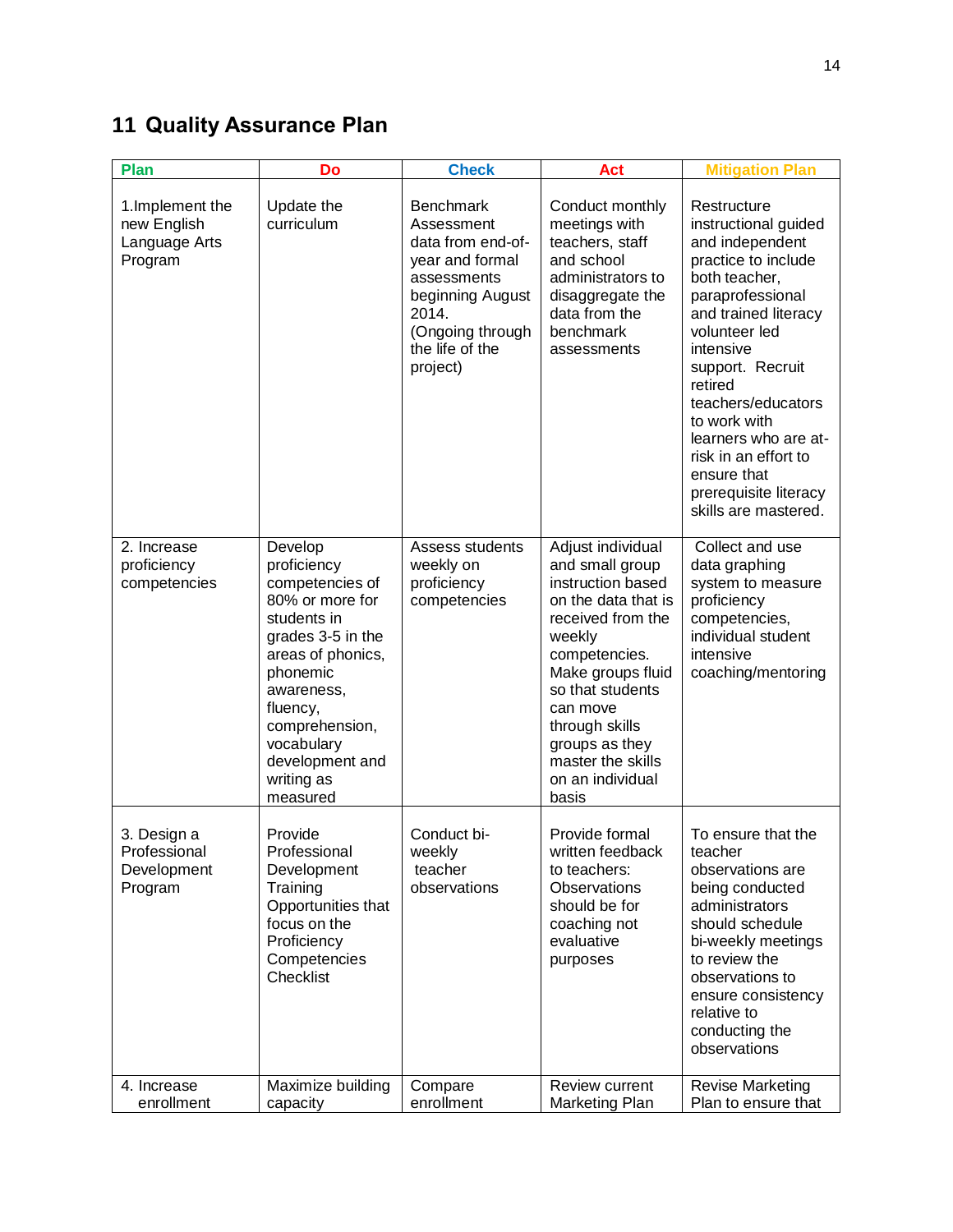|                                                                                                                                                                       |                                                                                                                                                                                  | from 2014 to the<br>determine the<br>percentage of<br>growth that has<br>occurred since<br>the new<br>Language Arts<br>Program was<br>implemented. |                                                                                                                             | target markets are<br>identified and that<br>advertising and<br>recruitment is<br>ongoing (More<br>specifically having<br>representatives at<br>community,<br>business and<br>educational venues<br>to market the school<br>program |
|-----------------------------------------------------------------------------------------------------------------------------------------------------------------------|----------------------------------------------------------------------------------------------------------------------------------------------------------------------------------|----------------------------------------------------------------------------------------------------------------------------------------------------|-----------------------------------------------------------------------------------------------------------------------------|-------------------------------------------------------------------------------------------------------------------------------------------------------------------------------------------------------------------------------------|
| 5. Create a<br>Media Center<br>that provides a<br>variety of genre<br>for students to<br>read that is<br>organized<br>according to<br>Lexile scores by<br>August 2017 | Solicit donations<br>from donors and<br>use monies that<br>have been<br>designated for the<br>purchase of<br>books                                                               | Inventory the<br>books in the<br>Media Center<br>annually                                                                                          | Add or delete<br>books with the<br>Lexile System<br>being the<br>determining<br>factor for the<br>additions or<br>deletions | Seek additional<br>sources of revenue<br>so that new books<br>can be purchased<br>annually. (i.e.<br>grants, book drives<br>and fairs, increase<br>donor base)                                                                      |
| <b>Plan</b>                                                                                                                                                           | Do                                                                                                                                                                               | <b>Check</b>                                                                                                                                       | <b>Act</b>                                                                                                                  | <b>Mitigation Plan</b>                                                                                                                                                                                                              |
| 6. Establish a<br>Center of<br>Excellence                                                                                                                             | Identify key<br>school personnel<br>and stakeholders<br>to oversee the<br>Center of<br>Excellence<br>(Administrators,<br>Curriculum<br>Coordinators,<br>teachers and<br>parents) | Review the data<br>from benchmark<br>and annual<br>assessments, PD<br>Plan, Marketing<br>Plan and Media<br>Center content                          | Use growth and<br>proficiency<br>targets<br>80% or better to<br>determine if key<br>indicators are<br>being met             | Evaluate curriculum,<br>student<br>performance and<br>enrollment if the<br>data is less than<br>80% or better                                                                                                                       |
| 7. Disaggregate<br>Reading/<br>Language Arts on<br>End-of-Year<br>Assessments                                                                                         | Quantify growth<br>and proficiency<br>over the 3-year<br>period. (14-17)                                                                                                         | Determine<br>increases by<br>proficiency and<br>growth                                                                                             | Adjust<br>instructional<br>practices as a<br>result of teacher-<br>observations                                             | Conduct<br>professional<br>development on<br>areas from the<br>proficiency checklist<br>that are not being<br>met                                                                                                                   |
| 8. Obtain<br>stakeholder<br>feedback                                                                                                                                  | Assess ELA<br>Program<br><b>Effectiveness</b>                                                                                                                                    | Quantify growth<br>and proficiency<br>over the 3-year<br>period. (14-17)                                                                           | Use the data from<br>surveys to make<br>adjustments to<br>programs as<br>needed                                             | <b>Create School</b><br>Leadership/Advisory<br>Team to monitor<br><b>Strategic Goals</b>                                                                                                                                            |
| 9. Establish<br>Professional<br>Learning                                                                                                                              | Establish and<br>maintain<br>Collaborative                                                                                                                                       | Review target<br>goals and data<br>with                                                                                                            | Evaluate<br>curriculum,<br>student                                                                                          | Establish quarterly<br>meetings in an effort<br>to promote                                                                                                                                                                          |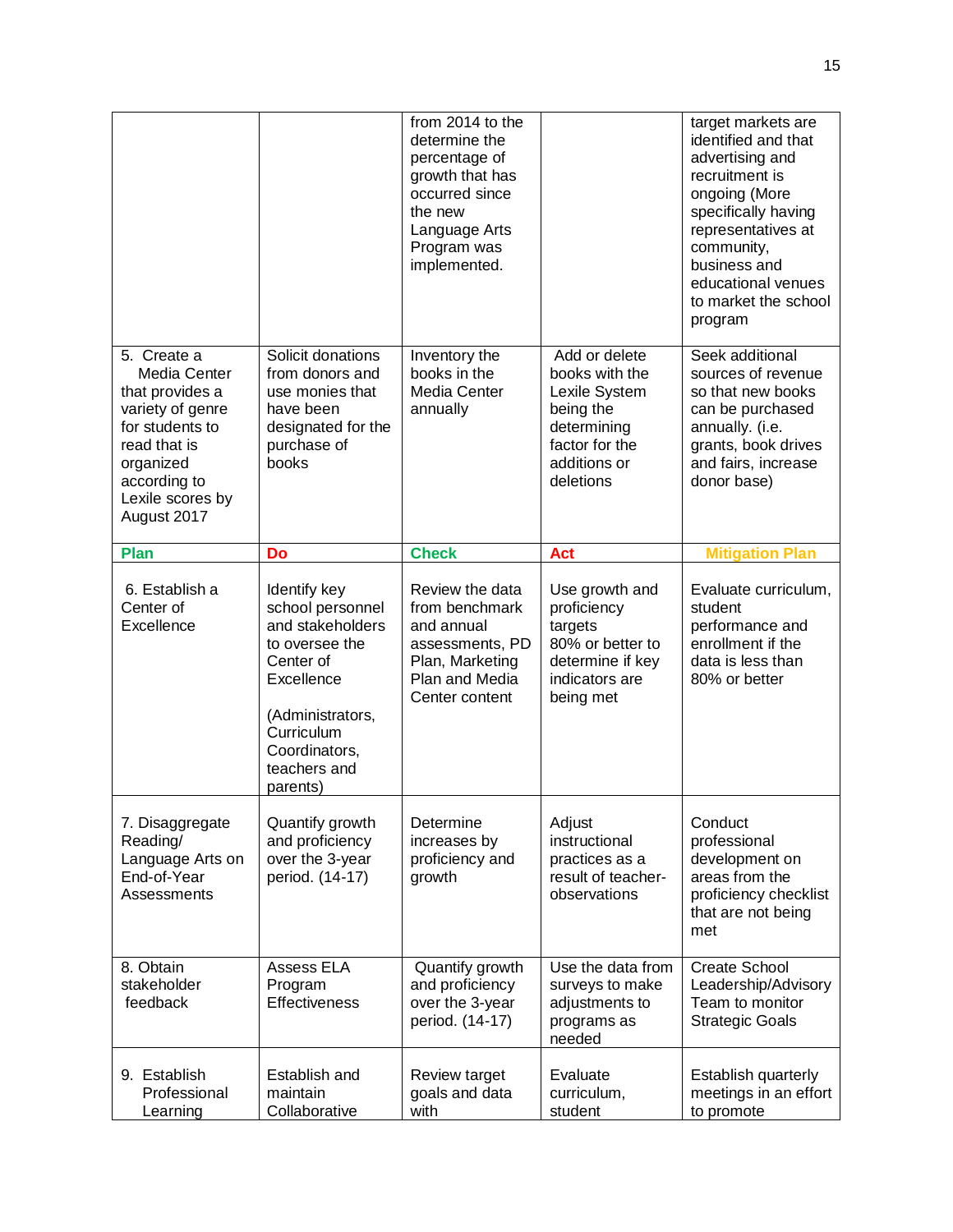| Communities                                          | Groups with all<br>stakeholders<br>inside and outside<br>of the school to<br>promote<br>continuous<br>Improvement | Collaborative<br>Groups                                                         | performance and<br>enrollment if the<br>data is less than<br>80% or better                                                                                                           | consistent and<br>intentional<br>contributions to the<br>school's mission.<br>vision, climate and<br>culture                                                                     |
|------------------------------------------------------|-------------------------------------------------------------------------------------------------------------------|---------------------------------------------------------------------------------|--------------------------------------------------------------------------------------------------------------------------------------------------------------------------------------|----------------------------------------------------------------------------------------------------------------------------------------------------------------------------------|
| 10. Establish<br>formal<br>accountability<br>systems | Develop systems<br>and processes to<br>ensure ongoing<br>strategic<br>development                                 | Monthly review<br>(minimum) of all<br>data sources)<br>pertinent to the<br>plan | Develop and<br>implement<br><b>Strategic Goals</b><br>designed to<br>promote student<br>growth and<br>proficiency,<br>teacher and staff<br>development and<br>increase<br>enrollment | Increase the<br>frequency of<br>administrative,<br>faculty and staff and<br>stakeholder<br>meetings to ensure<br>that progress is<br>measurable and<br>ongoing.<br>(Data-driven) |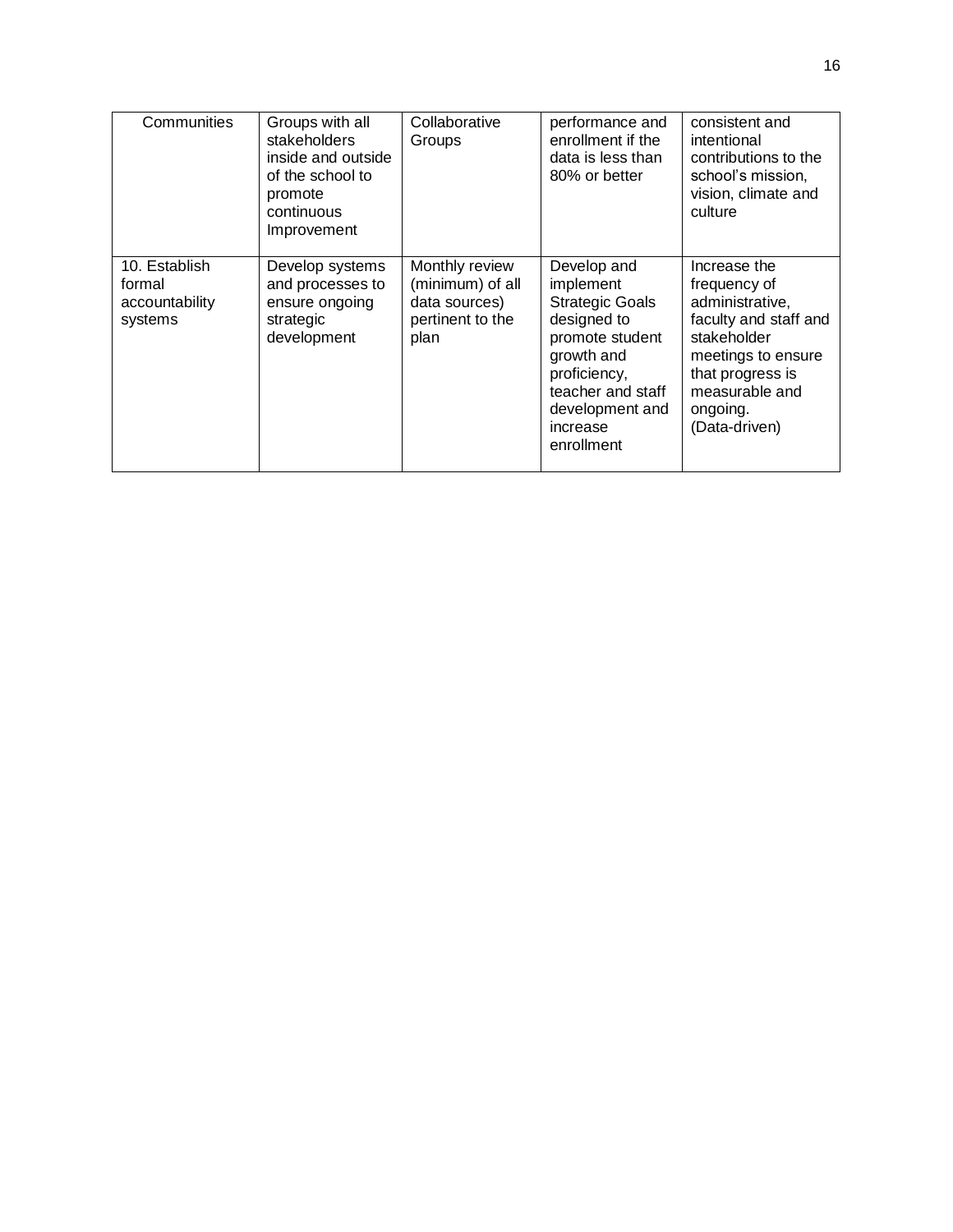## <span id="page-21-0"></span>**12 Areas for Future Study**

Being able to identify and address the major needs of all students at this or any school extends beyond the extent of this study. Many students are being reared in a culture that does not place a high value on education. Often, parental involvement is limited; therefore, any type of change would have to be focused on variables that are within the practitioner's direct sphere of influence. Therefore, implementing a program that is research-based and one that could be implemented in an effort to increase student growth and proficiency in other content areas would be a logical approach for future study. The following areas are also possible areas for future study.

- 1) The Impact of Mission and Vision on School Culture and Student Achievement
- 2) The Effect of Teacher Preparation on Student Achievement
- 3) How Leadership Styles Impact Student Achievement
- 4) Instructional Effectiveness and Student Growth and Proficiency
- 5) A Clear Understanding of the Climate of Culture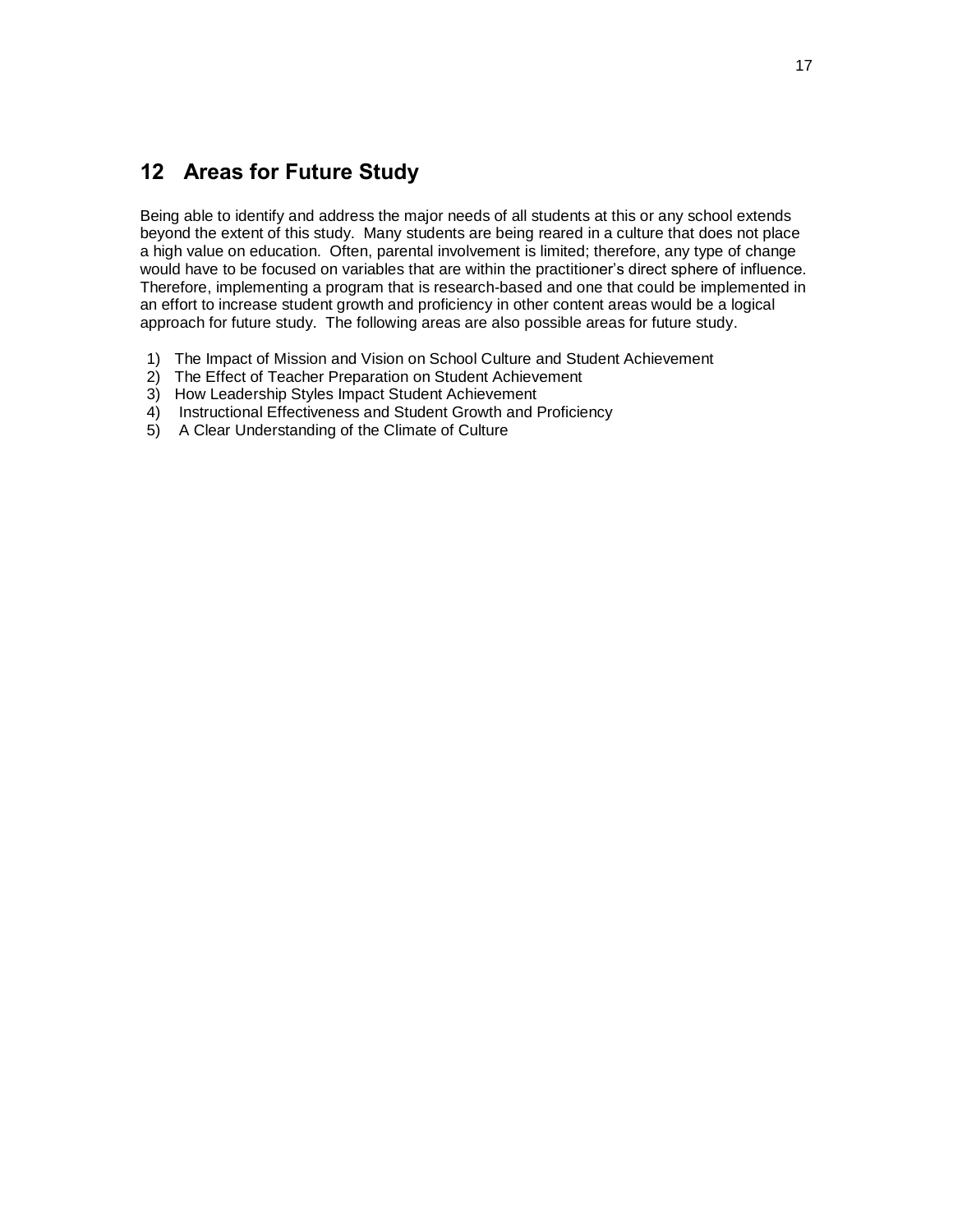### **13 Reflection**

The purpose of this Consultancy Project was aimed at transforming the core technology of schools (the teaching and learning process). This project helped to facilitate the implementation of a new reading/language arts curriculum. The implementation of the new curriculum ultimately changed the school's culture.

According to Delany and Arredondo (1998), permanent changes in school reform initiatives only affect school performance when teachers and administrators have been transformed by a new school culture. They further indicated that the organizational environment must be conducive to change.

Research about the effect of school reform has documented numerous failures as it relates to comprehensive meaningful change (Ross, 2010).

Every school has a distinct culture. Schools share a history that is connected to their governing organization(s) and their community. School leaders in the 21st century are constantly tasked with reforming schools through initiatives that will have a positive impact on their schools.

According to DuFour (2004), school reform initiatives evolve in cycles of beginning excitement, eventual frustration, and an ultimate desertion of the reform initiative. Embedding a reform often begins with intense training of the school staff. These trainings are often conducted by professionals who are marketing the reform in a very assertive and sometimes aggressive manner. The emphasis is on understanding the rationale behind the reform as well as the technical components that are required to implement the initiative. While the trainers for the reform initiative(s) understand the reform initiative(s), they rarely have a good understanding about the uniqueness of the environment into which the reform initiative(s) are been integrated. Moreover, reform requires not only learning new behaviors and strategies, it also requires unlearning strategies that have been impregnated are well-established and sometimes even saturated within the organization's culture.

According to Burnes (2004), "few social scientists have received the level of praise that has been heaped upon Kurt Lewin". (p.3). Lewin developed a change model in the 1940's which many researchers believe is relevant to organizations in the  $21<sup>st</sup>$  century (Cooke, 1998, p. 7). The model involves three stages: unfreezing, changing, and refreezing. According to Burnes, Lewin indicated that, "unfreezing occurs when the organization is able to decrease the forces that are striving to maintain the previously held values and beliefs within the organization" (p. 5). Burnes further indicates that based on Lewin's three step model that "the unfreezing can usually be launched by "helping people within the organization acknowledge that there is a need to move towards more appropriate forms of behavior" (p. 5.). During this phase, the search for possible solutions begins. The second stage is the changing/transition phase. This occurs when the organization begins to develop new behaviors, values, and attitudes. This change can be facilitated through organizational structure as well as in the development of new systems and processes. The final stage of Lewin's theory is refreezing. During this phase, the adoption of the reform initiative(s) takes place (p. 5).

One key piece of research that was reviewed was written by Delany and Arredondo (1998): This research asserted that one way to "re-culture and 'restructure' is to release teachers from the isolation of their classrooms" (p. 3). The research further indicates that this will help build a collaborative culture through collegial coaching, reflection, and ongoing dialogue between the administration and the teachers. In order to create sustainable change, individuals must be aware of their theories-in-use verses their espoused theories. Reflection affords teachers the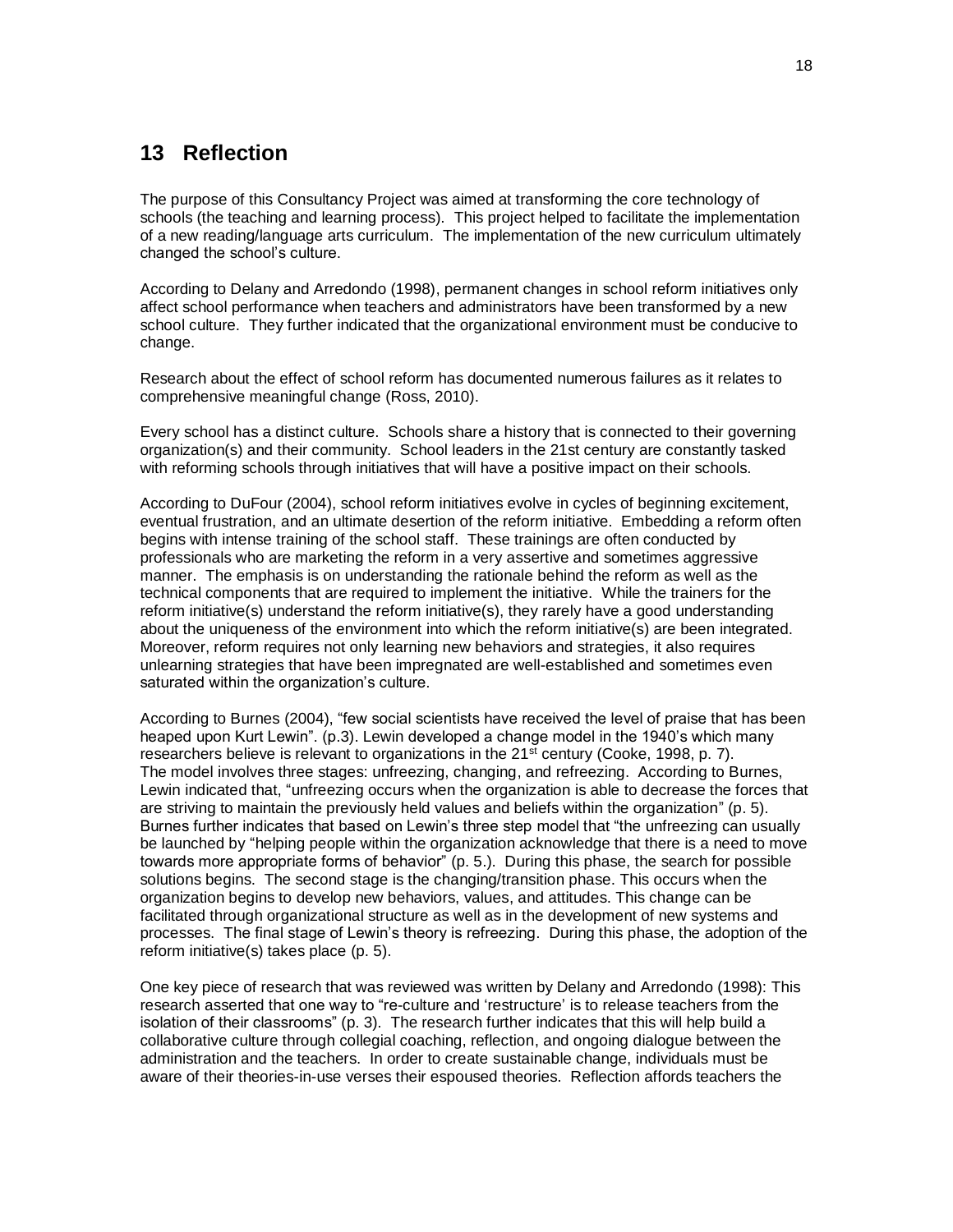opportunity to identify and change practices that do not align with their beliefs. Reflection, collegial coaching, and dialogue will also help create the opportunity for greater self-awareness.

By empowering teachers through the use of innovative strategies, the key to organizational change is ignited. The key to organizational change is "individuals/followers" (Delany & Arredondo, 1998). The goal of this project was to promote cultural and organizational change by developing and sustaining a school culture that promotes ongoing student growth and proficiency.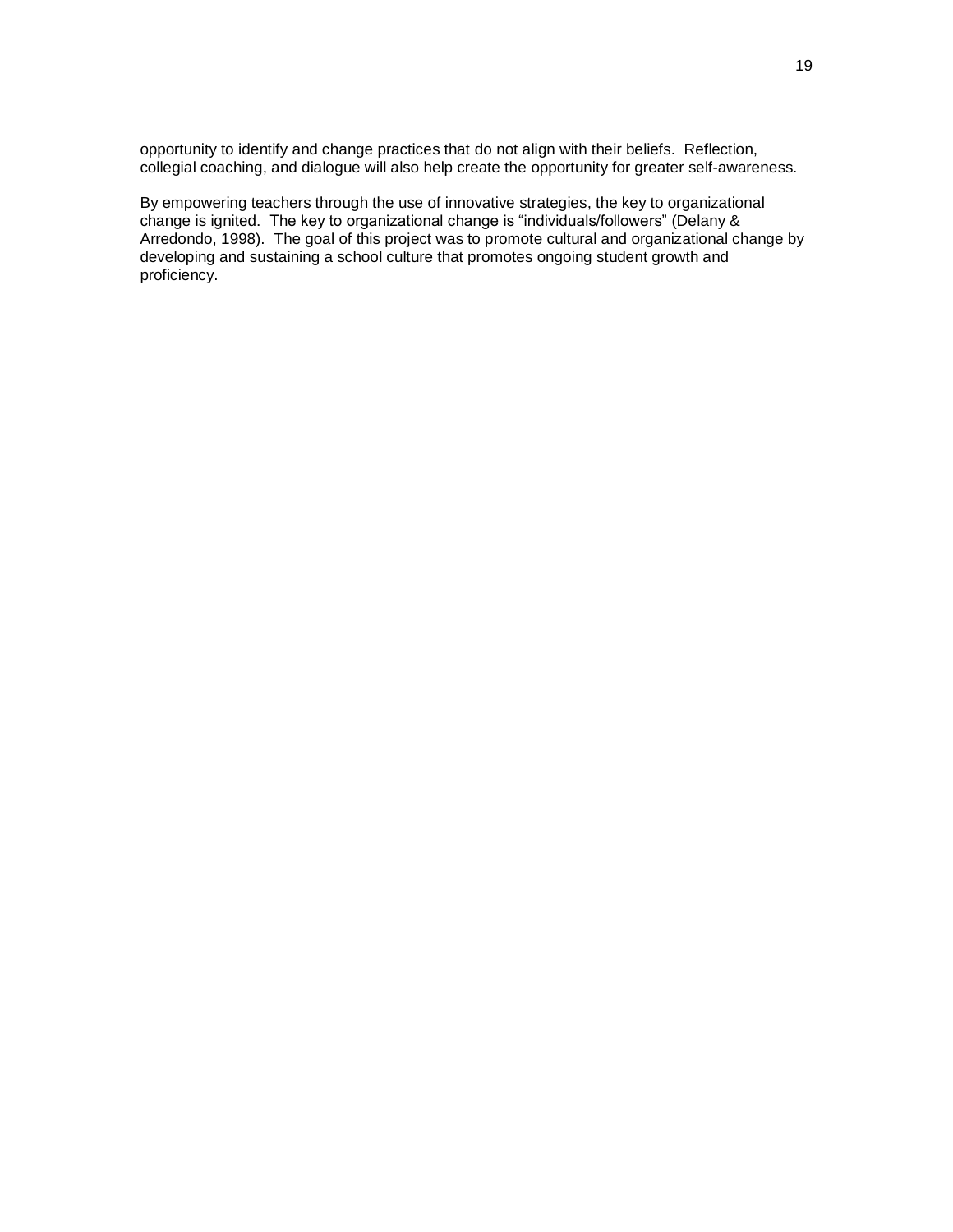### *14 Bibliography*

Antonoucci, M. (2001). Teacher inquiries in literacy teaching-learning: Learning to collaborate in elementary classrooms. *Language Arts, 79*(2), 171.

Best Practices in K-12 Literacy Models, 2014, Hanover Research/District Administration Practice.

Burnes,B.(2004) Kurt Lewin and complexity theories: back to the future ? Journal of Change Management, 4(4). 1-16.

Cooke, B. (1998). Participation, 'process' and management: lessons for development in the history of organization development. *Journal Of International Development*, *10*(1), 35-54.

Harvey, S & A. Goudvis, A. (2000). *Strategies that work.* Portland, ME: Stenhouse Publishers.

- Jennings, C. (2006). Motivating students begins with a motivated teacher. *The Agricultural Educational Magazine, 78*(4), 6-7.
- Klern, A., & Connell, J. P. (2004). Relationships matter: Linking teacher support to student engagement and achievement. *The Journal of School Health, 74*(7), 262-273.
- Likis, L. (2005). Meeting a math achievement crisis published in Educational Leadership.

McEwan, E. (2002). *Ten traits of highly effective teachers.* Thousand Oaks, CA: Corwin Press.

- Morris, D., & Price, D. (2000). Transformative teaching in a developmental reading program. *Journal of College Reading and Learning, 39*, 88-93.
- Schein, E. H. (1999). Kurt Lewin's change theory in the field and in the classroom: Notes toward a model of managed learning. *Reflections*, *1*(1), 59-74. doi:10.1162/152417399570287
- Sull, E. (2006) Want to motivate your students? Just go through the back door. *Online Classroom,* 6-7.

Vacca, R. (2006). They can because they think they can. *Educational Leadership, 63*(4), 56-59.